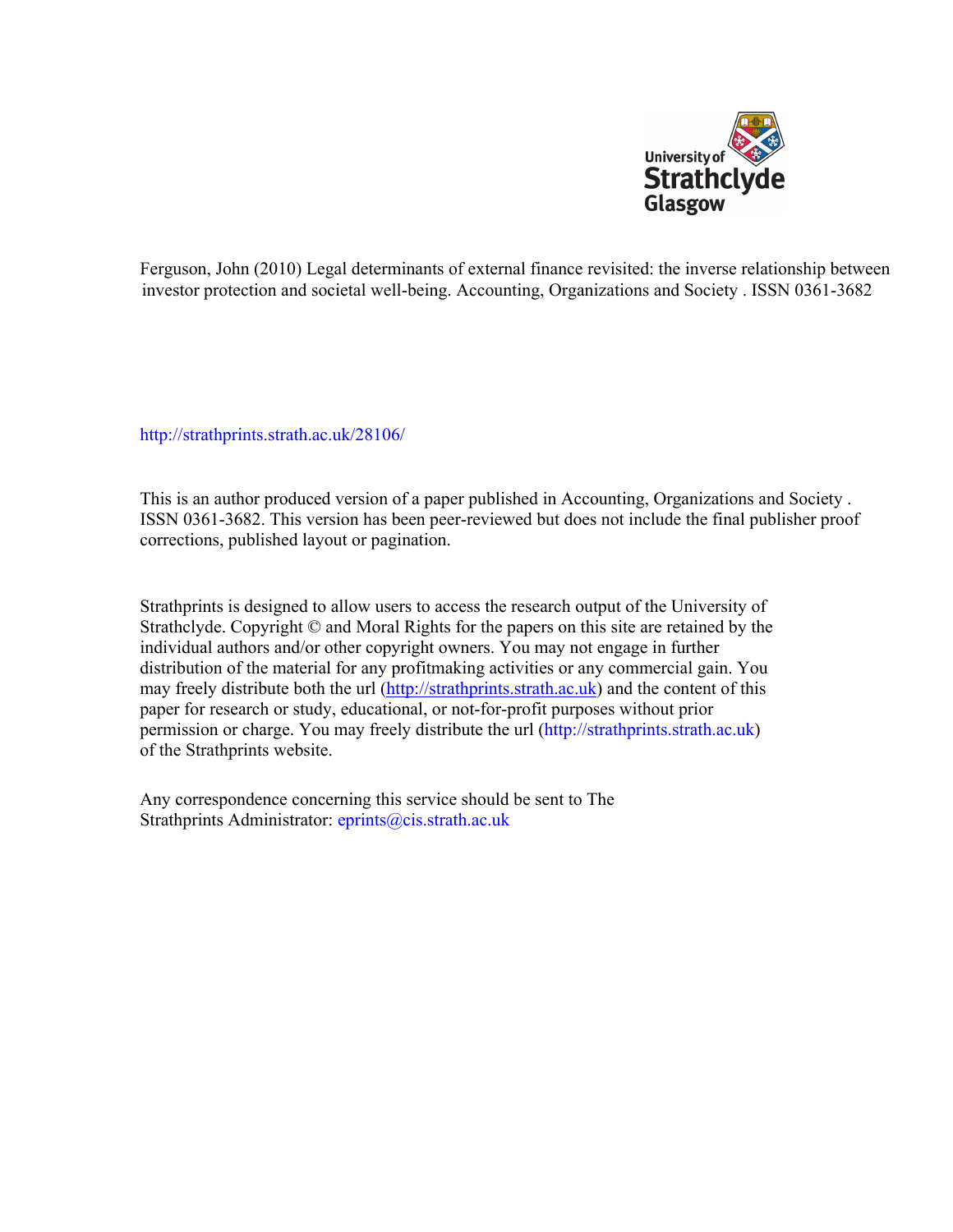# **Legal Determinants of External Finance Revisited: The Inverse Relationship between Investor Protection and Societal Well-being**

# David Collison\*, Stuart Cross, John Ferguson, David Power & Lorna Stevenson

*Draft Paper* 

*Please do not quote without reference to the authors* 

\*Corresponding author email: d.j.collison@dundee.ac.uk

Acknowledgment: we are extremely grateful for statistical advice from Richard Brown.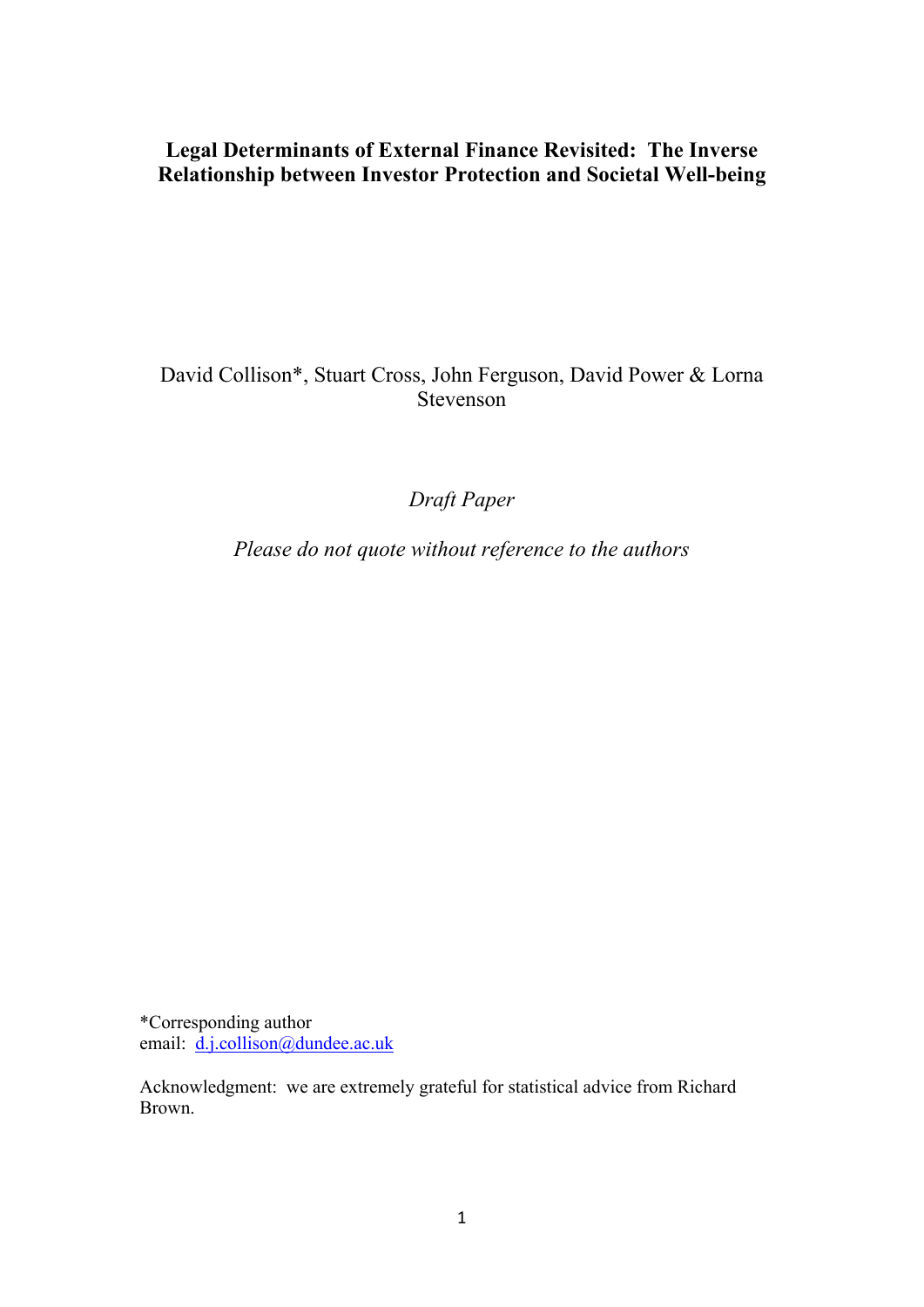# **Legal Determinants of External Finance Revisited: The Inverse Relationship between Investor Protection and Societal Well-being**

### *Abstract*

*This paper investigates relationships between corporate governance traditions and quality of life as measured by a number of widely reported indicators. It provides an empirical analysis of indicators of societal health in developed economies using a classification based on legal traditions. Arguably the most widely cited work in the corporate governance literature has been the collection of papers by La Porta et al. which has shown, inter alia, statistically significant relationships between legal traditions and various proxies for investor protection. We show statistically significant relationships between legal traditions and various proxies for societal health. Our comparative evidence suggests that the interests of investors may not be congruent with the interests of wider society, and that the criteria for judging the effectiveness of approaches to corporate governance should not be restricted to financial metrics.* 

### **Introduction**

The most influential (Solomon, 2007) contribution to the literature on corporate governance is that made in a series of papers by La Porta, Lopez-De-Silanes, Shleifer, and Vishny (see, for example, La Porta et al., 1996, 1997a, 1998, 2000, 2002, 2006 and 2008; Shleifer and Vishny, 1997). The extent of their contribution to the field of finance, in particular, is exceptional. According to "in-cites" (an editorial component of Essential Science Indicators published by Thomson Scientific) the four most influential authors in the world in the area of economics and banking in 2007 were Shleifer (with 3,765 citations), Lopez-De-Silanes (with 2,396 citations), La Porta (with 2,394 citations) and Vishny (with 1,531 citations). Each of these authors has an ISI Web of Knowledge rating of "highly cited", and in a recent classification of the most cited articles in finance from 2000-2006, three of the top five papers are contributions by this group (Keloharju, 2008). Their key papers have influenced research across disciplinary boundaries being "some of the most-cited pieces in economics, finance, and law" (Siems, 2005).

They investigated, in particular, relationships between legal traditions and corporate governance systems, especially with regard to differing levels of investor protection and their consequences. Their early papers (La Porta et al., 1997a and 1978) were based on the proposition that financial development was promoted by a legal system which protected outside investors against appropriation by insiders; and they viewed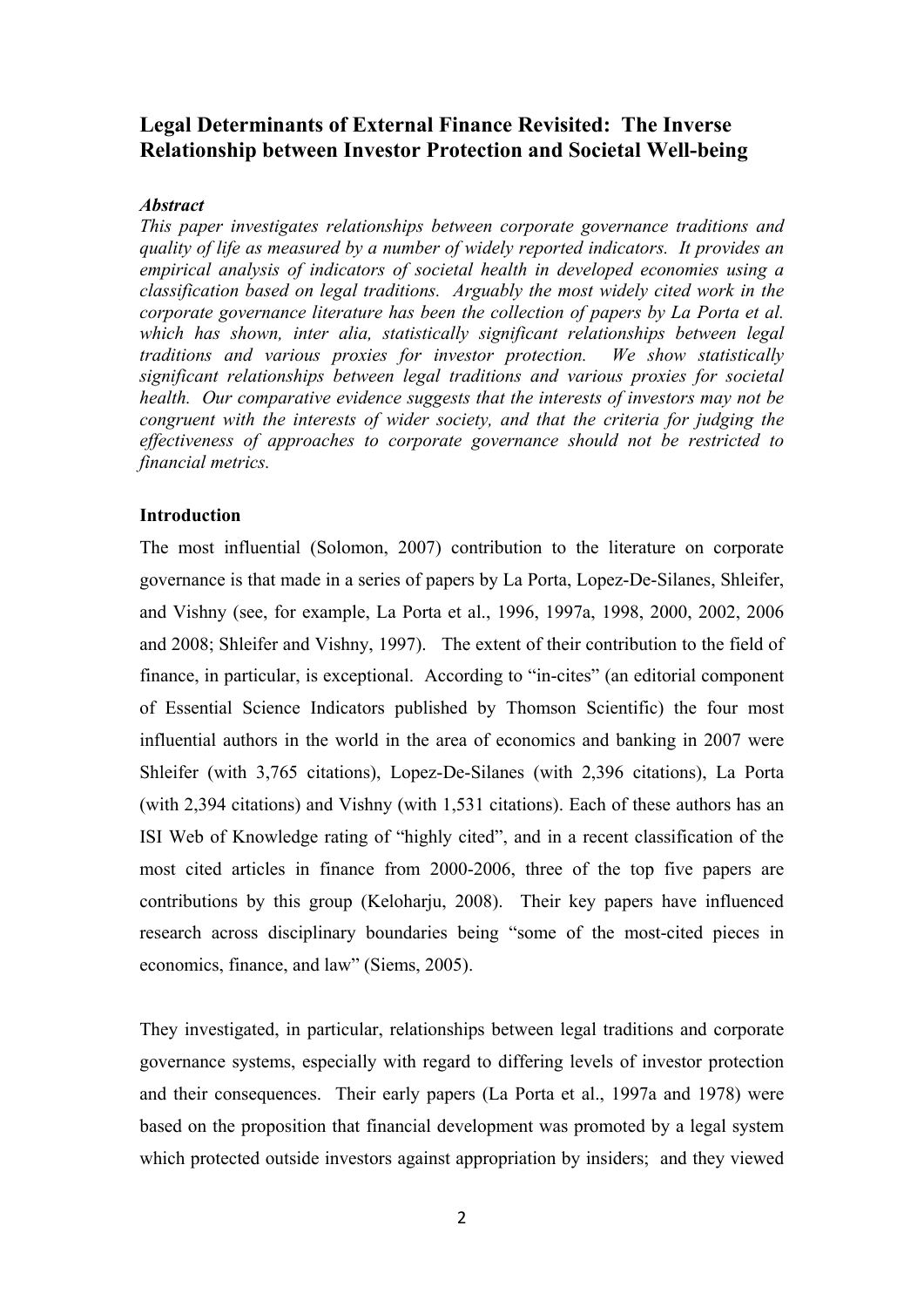this argument, following Jensen and Meckling (1976), as a natural consequence of a "contractual view of the firm" (La Porta et al., 2008).

It is arguable that their work has contributed to a marginalization of the stakeholder approach to corporate governance; instead, discussion of the topic tends to be dominated by an agency theory perspective. Furthermore, their work has played a significant part in the development of a conventional wisdom that the "Anglo-American" shareholder-value oriented form of corporate governance is the model to which other jurisdictions should conform (see, for example, La Porta et al., 2008; Aguilera and Jackson, 2003; Collison, 2003; Hansmann and Kraakman, 2001). Their statistical analysis has shown that the origin of a country's legal system, in particular whether it is based on a civil or common law tradition, is significantly associated with levels of investor protection, and the degree to which its capital markets are developed. They show that countries sharing a common law legal tradition (such as the UK, the US and the other developed English-speaking economies) have greater levels of investor protection, larger capital markets with more dispersed ownership, and a greater propensity for funds to be committed to new enterprises by external investors. In La Porta et al. (1998) they also draw on other literature to show that such phenomena are associated with greater economic growth. In more recent work however La Porta et al. (2008) noted, citing Glaeser at al. (2004), that "the evidence on the relationship between institutions and aggregate growth more generally, which seemed substantial a few years ago, has been crumbling" (p.302). Notwithstanding this observation, the main edifice of the La Porta et al. work is regarded as robust by the authors: "our framework suggests that the common law approach to social control of economic life performs better than the civil law approach" (La Porta et al., 2008, p.327).

In this paper we revisit some of the key statistical findings reported by La Porta et al. and reveal that the civil and common-law traditions also show statistically significant associations with various measures of societal well-being. We call into question the criteria used by La Porta et al. for assessing "poor" laws, by taking a broader perspective on a country's performance than the one based on financial and economic metrics. We also consider the differences between common and civil law to suggest a rationale for the results that we find, and for those reported by La Porta et al.; in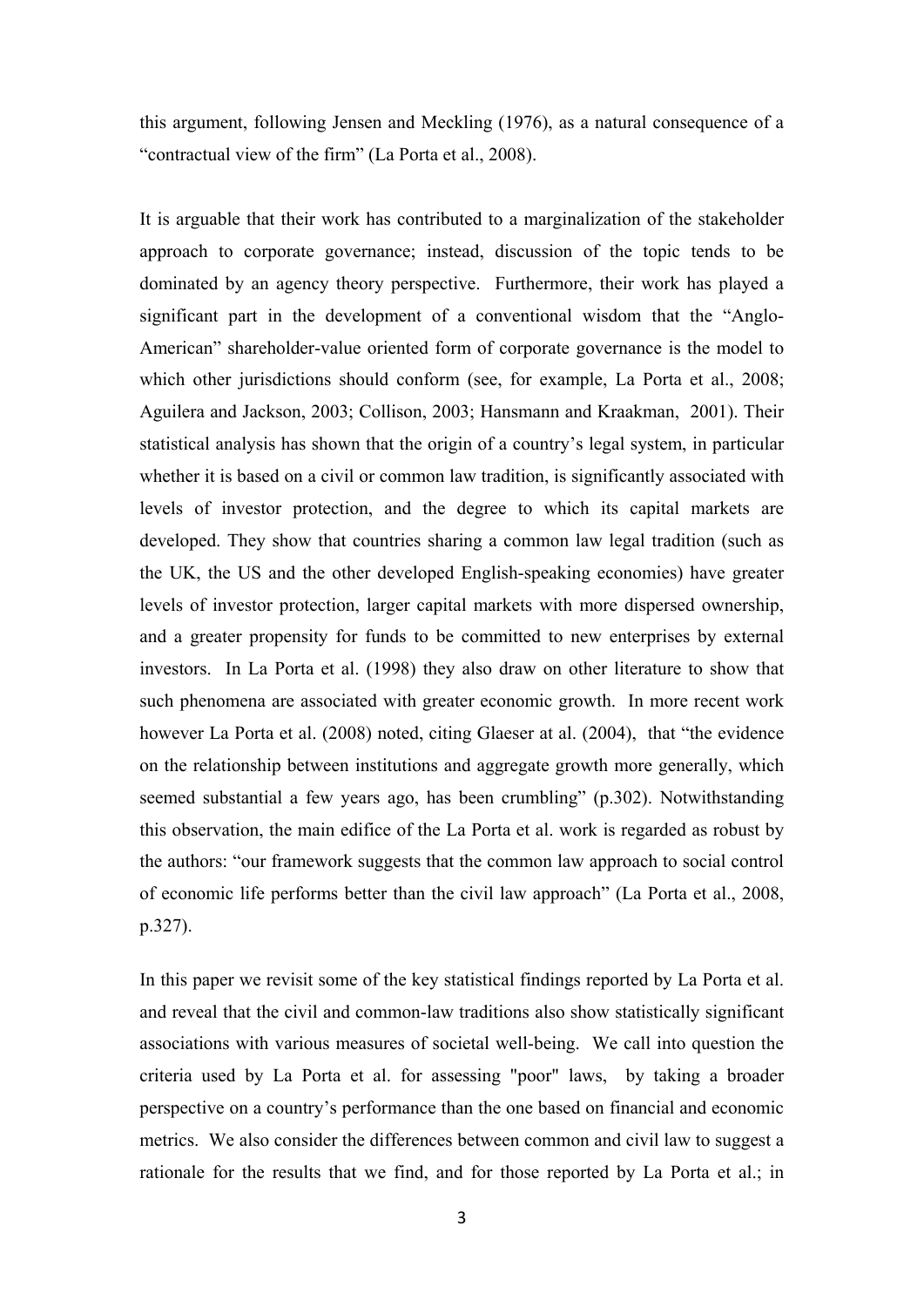particular we draw on arguments developed by Berle and Means regarding the provenance and implications of civil and common-law traditions. Our main focus in this paper is on two of the earlier La Porta at al. papers, especially La Porta et al. (1997a) and also La Porta et al. (1998). Not only are these two of their most cited pieces of work, but the structure of the 1997 paper serves as a convenient basis for the statistical comparison that is at the heart of this paper. While our main focus is on the 1997 paper we will also adduce perspectives and more recent findings from their later work<sup>1</sup> especially La Porta et al. (2008).

The [pa](#page-4-0)per is structured as follows. In the next section of the paper we outline relevant parts of the La Porta et al. work and consider evidence of their influence in the corporate governance literature. The subsequent section considers the relevance of social indicators as a method of assessing countries' well-being, and reports our analysis of certain indicators using the same method of country classification (i.e. one based on legal origin) as that used, in particular, by La Porta et al. (1996, 1997a and 1998). In that section we reproduce material contained in La Porta et al. (1997a). The penultimate section considers possible explanations for our findings based on the nature of the common and civil law legal traditions. The final section concludes.

#### **Common and civil law legal traditions and the work of La Porta et al.**

In the introduction to this paper, we suggested that the work of La Porta et al. lends itself to normative arguments in support of an approach to corporate governance based on a narrow agency theory perspective. This is consistent with the Anglo-American, shareholder value-based model of capitalism as opposed to a stakeholder or social market-based approach. The "varieties of capitalism" literature (see, for example, Hall and Soskice, 2001; Dore, 2000, 2006, Hutton, 1995; 2003) is extensive and a substantive review of it would go beyond the scope of this paper. But it seems

<span id="page-4-0"></span> $<sup>1</sup>$  As pointed out in the La Porta et al. body of work, especially La Porta et al. (2008), some refinements</sup> have been made by the authors to the variables which they used in the 1997a and 1998 analysis. We think that it may be helpful if the figures which we quote from La Porta et al. (1997) are identifiable from that classic paper. Therefore in this paper we have reproduced some of the 1997 data as originally published; i.e. without adjustment for the subsequent refinements. We do not believe that updating La Porta et al.'s earlier data would have any bearing on the evidence and the arguments that we put forward in the current study.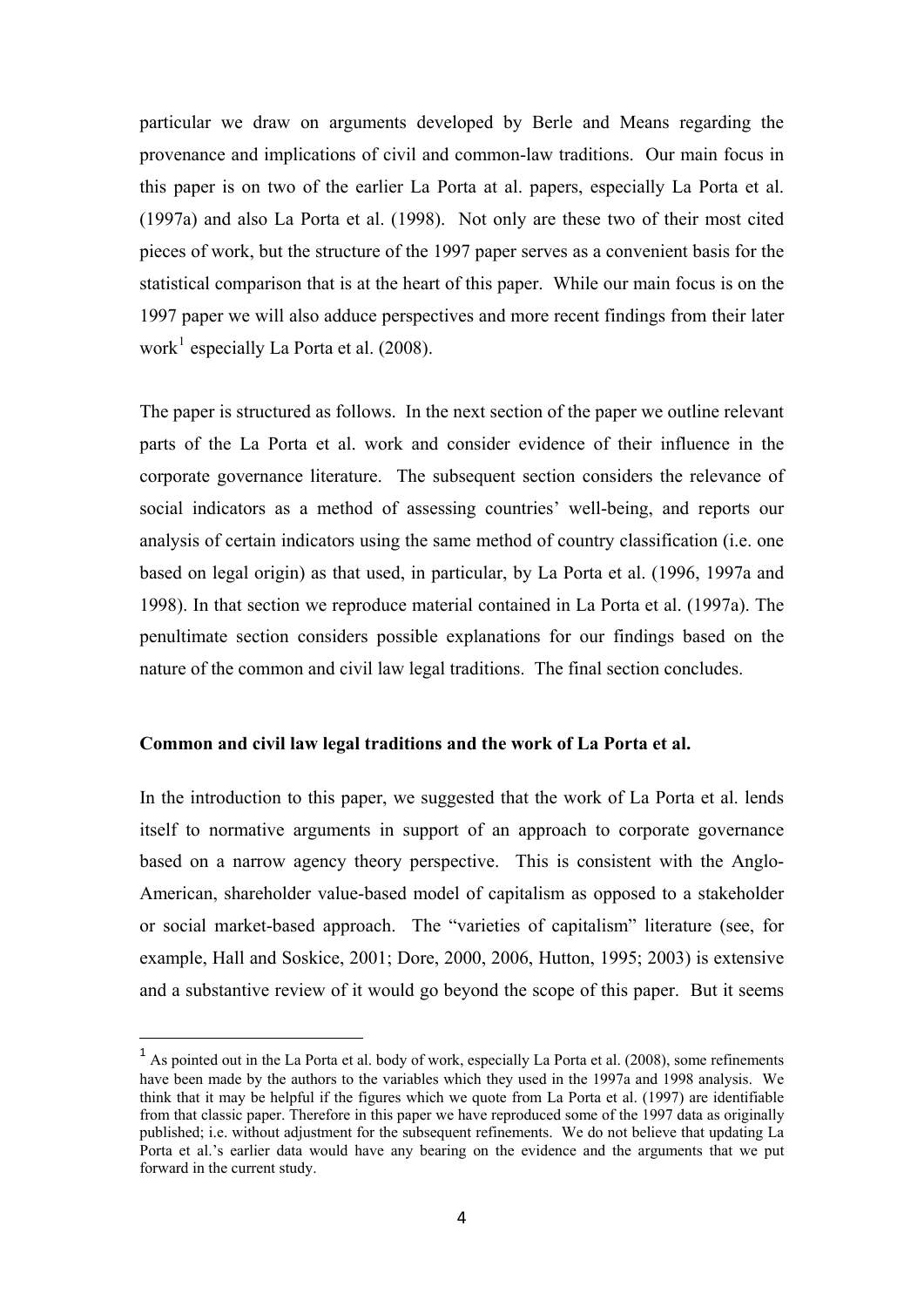apposite to note that, in their much cited work, Hall and Soskice (2001) take a "firmcentered" approach and regard "companies as the crucial actors in a capitalist economy" (p. 6). They apply micro level concepts to help understand the macro economy. Hall and Soskice draw a distinction between the two types of political economies, which they term respectively: liberal market economies and coordinated market economies. While they describe these ideal types as "poles of a spectrum" they broadly correspond to the classification used in this paper between Anglo American and social market forms of capitalism. La Porta et al. (2008, p.303) cite the observation from Pistor (2006) that "all the liberal market economies in the OECD are common law countries, and all the coordinated ones are civil law ones." They then add "The literature on the variety of capitalisms has long looked for an objective measure of different types; perhaps it should have looked no further than legal origins."

We should emphasise that La Porta et al. do not themselves adversely compare the generic "stakeholder model" of capitalism with the "shareholder model"; at least they do not do so explicitly. It is a question on which they appear to be silent: certainly the term "stakeholder" does not appear in any of their papers which are cited above. Shleifer and Vishny (1997) do note "several important topics closely related to corporate governance that [their] article does not deal with" (p.740). These are "the foundations of contract theory", the "basic elements of the theory of the firm", "noncapitalist ownership patterns" (although they state that "we pay some attention to cooperatives") and certain functions of "financial intermediaries". Given this careful exclusion of "important topics" related to corporate governance their silence on stakeholders in conventionally owned firms is a rather deafening one.

In their widely cited survey of corporate governance, Shleifer and Vishny (1997) were very clear regarding their criteria for judging corporate governance:

"Our perspective on corporate governance is a straightforward agency perspective, sometimes referred to as separation of ownership and control. We want to know how investors get managers to give them back their money." (p.738).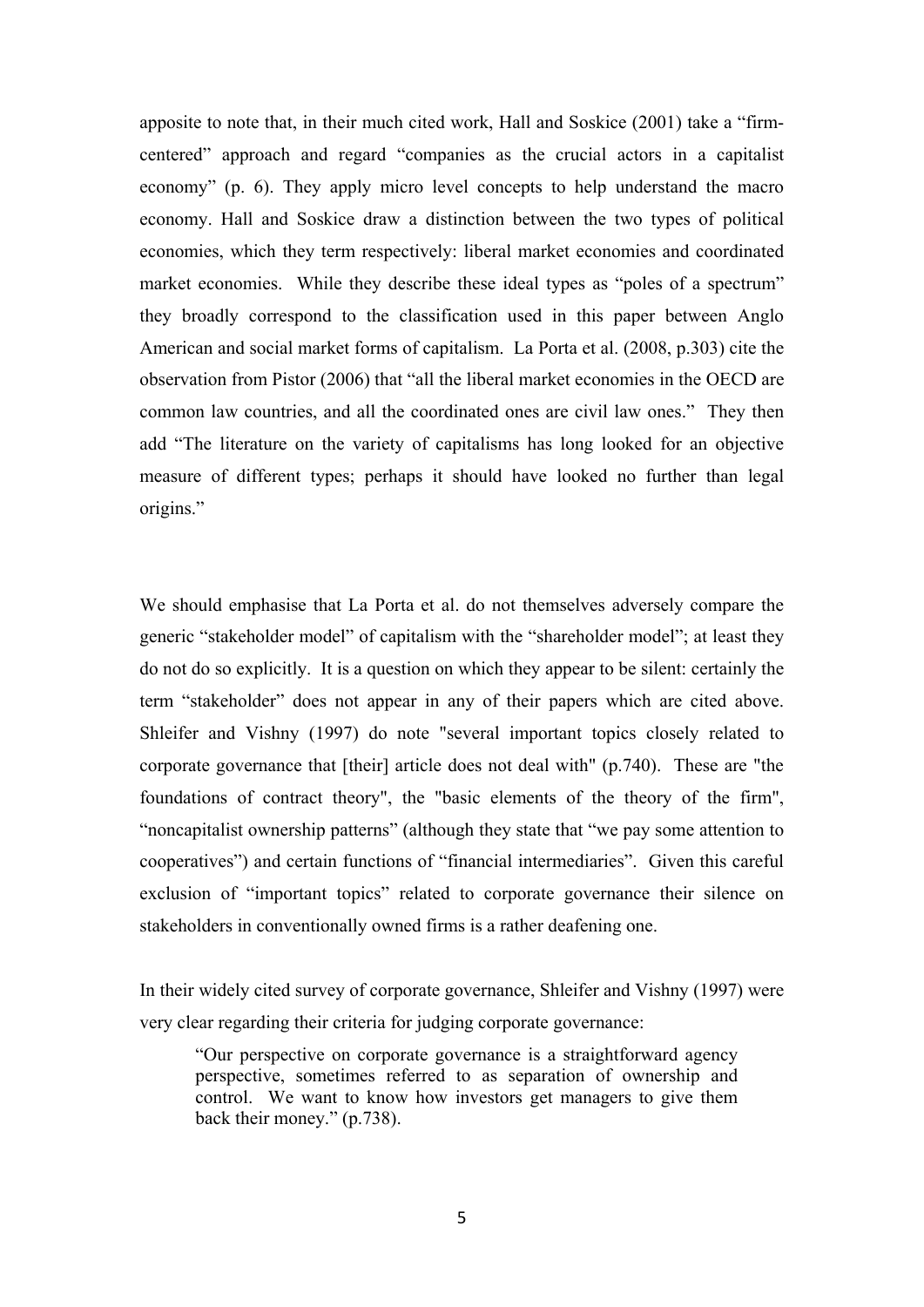<span id="page-6-0"></span>They go on to make clear that they regard the principal question in relation to corporate governance systems as being not whether particular governance systems should be copied, but rather how external providers of finance can be provided with legal protection such that large-scale financing of entities can develop. They emphasise that this is not the case in many developing countries, nor in some "rich European countries" (p.738). Elsewhere in their paper they assert that "*The fundamental question of corporate governance* is how to assure financiers that they get a return on their financial investment." (p.773, emphasis added)

Shleifer and Vishny emphasised the absence of a basis on which to judge corporate governance models. For example, in relation to the United States, Germany and Japan, they state that "all these economies have the essential elements of a good corporate governance system", and that "the available evidence does not tell us which one of *their* governance systems is the best" (Shleifer and Vishny, 1997, p.739, emphasis in original). The ensuing body of work from La Porta et al. does go on to develop a view of which system, based on levels of investor protection, is best, and that, as indicated above, turns out to be a common-law system (corresponding to the Anglo American version of capitalism).

La Porta et al. (1996/1998 – hereafter 1998<sup>2</sup>) investigated the legal rules offering protection to shareholders and creditors in 49 countries. They examined the origin of these countries' different legal systems, and [t](#page-6-0)he extent to which shareholders' and creditors' rights were enforced. Their basic classification of legal systems was twofold – those comprising common law with English origins and those based on civil law deriving from Roman law. They further classified the civil tradition countries (drawing on Reynolds and Flores, 1989), into the "three major families": French, German and Scandinavian legal traditions. They noted that English common law and the French and German varieties of civil law had spread to many other countries through a variety of mechanisms including colonialism and "more subtle imitation". The number of countries in each group was, respectively: 18 in the

 $2^2$  La Porta et al. (1998) is the later (published) version of a working paper which appeared in 1996. The 1996 version is referred to in the 1997a paper, the latter being to an extent a development of it. The sequence of the La Porta et al. work may not be apparent unless this is made clear. As indicated in the text our main focus in the current paper is La Porta et al. (1997a).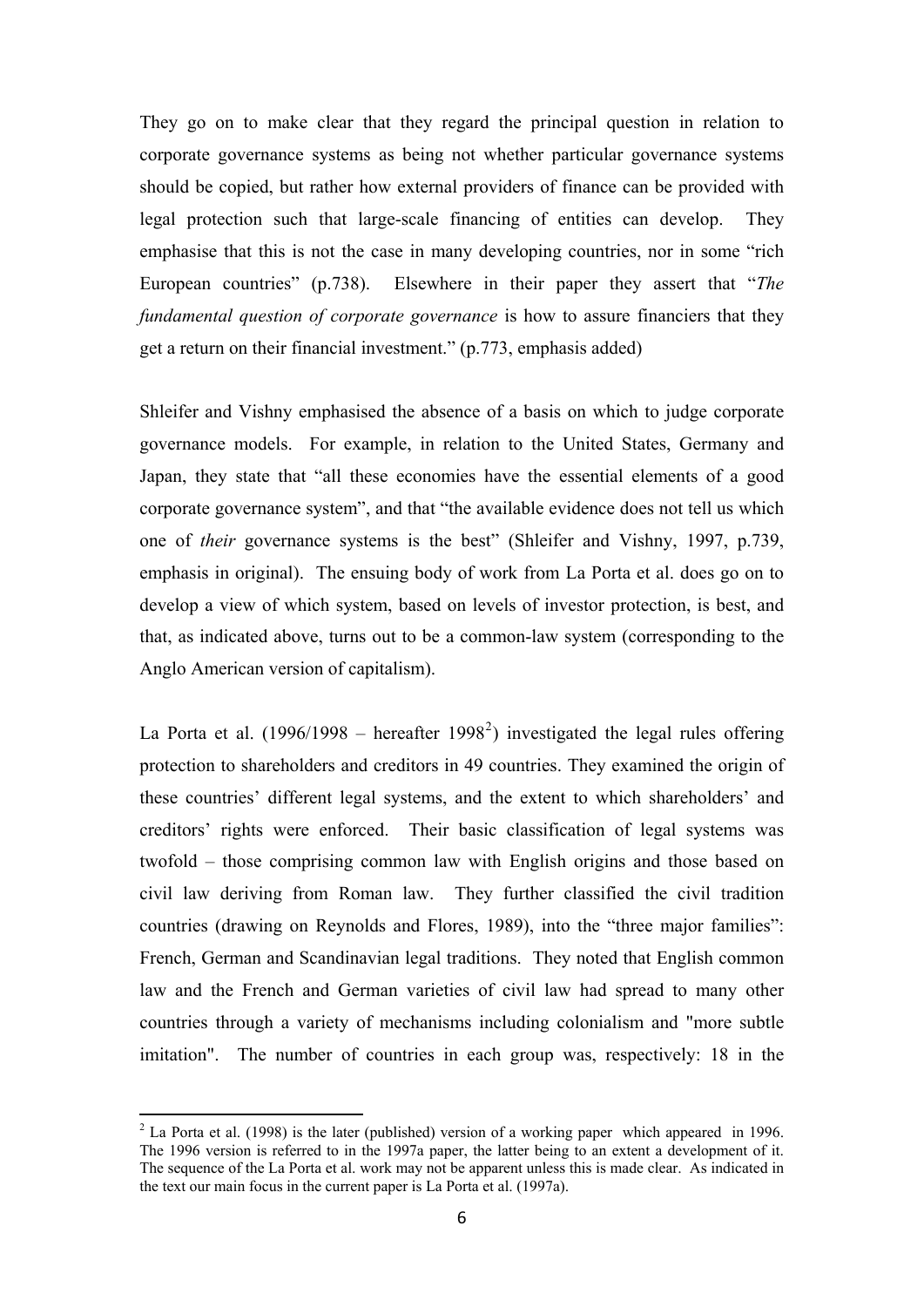English origin group; 21 in the French origin group; six in the German origin group; and four in the Scandinavian group.

Their investigation of legal regimes showed that common law countries generally offer stronger legal protection for investors than their civil law counterparts. Amongst the civil law groupings the weakest legal protection for investors was found in the French civil law countries, with the German and Scandinavian civil law countries in between the French civil law and common law groups. Another key finding reported by La Porta et al. (1998) was that weaker investor protection is associated with more concentrated share ownership. Consequently, they hypothesized that stronger legal protection is likely to mean that a larger proportion of shares will be held in the form of minority holdings by diversified shareholders.

The latter hypothesis is supported by the findings reported in La Porta et al. (1997a) which show that countries with weaker investor protection have "smaller and narrower" capital markets for both equity and debt. They highlight the French civil law countries as having "both the weakest investor protections and the least developed capital markets" (p. 1131) especially as compared with common law countries.

La Porta et al. acknowledge (1997a) that they have refrained from asking "deeper questions" about why differences exist between common and civil law countries in relation to investor protection. (Although La Porta et al (2008) does include a searching exploration of the historical antecedents of the common and civil law traditions.) They pose the question: "what is it about the civil law family, and particularly about the French civil law sub family, that accounts for the relative unfriendliness of laws to investors?" (p. 1149). Their speculations include the possibility of pure coincidence, or active legal design aimed at keeping "investors relatively weak, and to assure family firms and the state a larger role in economic development?" They also speculate about whether "poor laws are just a proxy for an environment that is hostile to institutional development" and, drawing on evidence in La Porta et al. (1997b), suggest that countries which have low levels of trust among their citizens have less effective institutions. In particular they wonder whether "some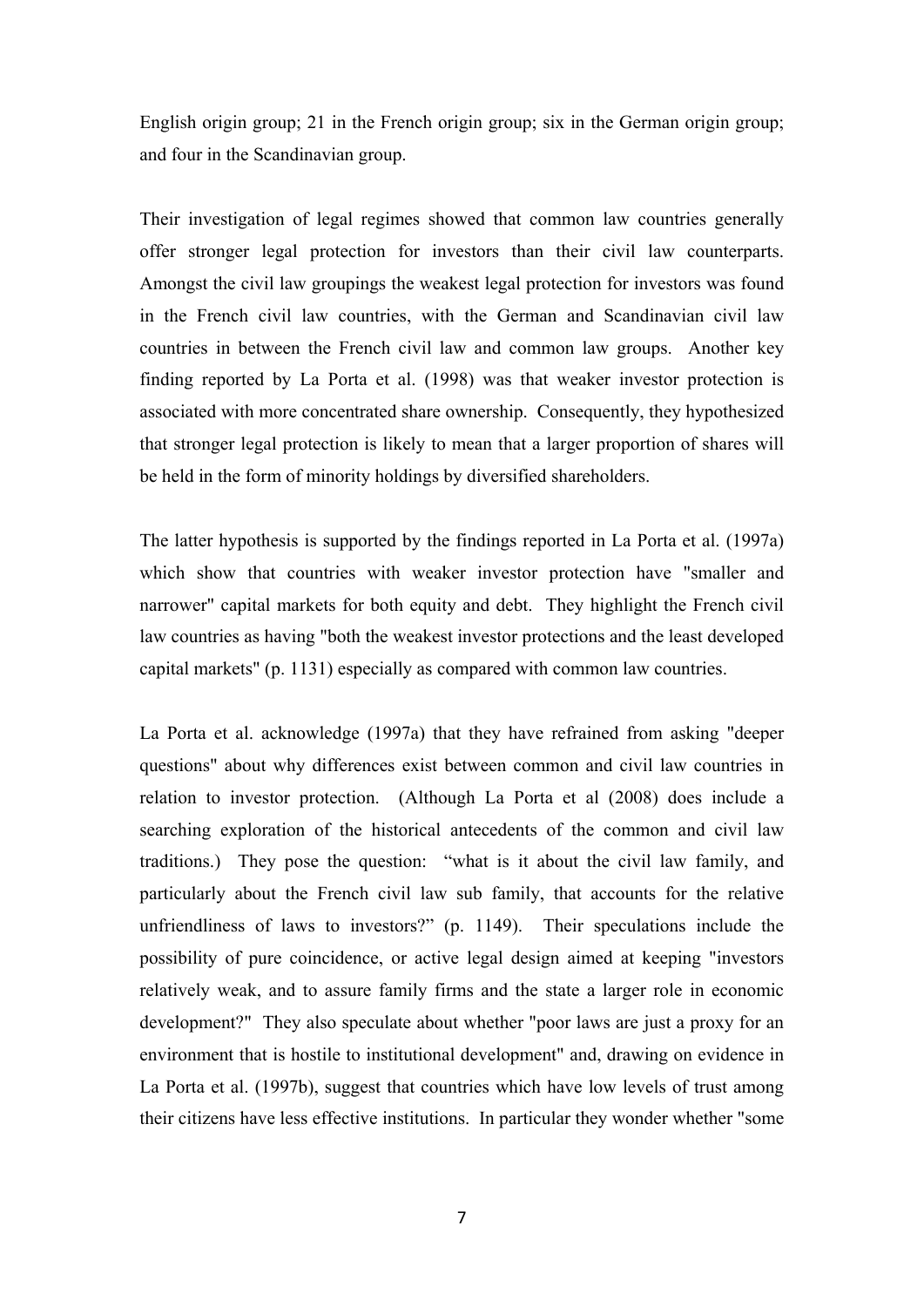<span id="page-8-0"></span>broad underlying factor, related to trust" may influence all institutions in a country including legal systems and capital markets<sup>3</sup>.

In La Porta et al. (1998) the authors also se[ek](#page-8-0) to place their findings in a wider context and pose "the ultimate question" of "whether countries with poor investor protections … actually do suffer (p. 1152). This question is partially answered by reference to work cited by King and Levine (1993) and Levine and Zervos (1998) who found that "developed debt and equity markets contribute to economic growth". They also cited evidence from Levine (1998) who confirmed the King and Levine as well as the Levine and Zervos' findings when the analysis was extended to incorporate a La Porta et al. "legal origin variable". They also cited Rajan and Zingales (1998) who found that growth in capital intensive industries was related to the level of development of financial systems. Thus, La Porta et al. (1998) identified a link from the legal system of a country to its level of economic development, while acknowledging that the obstacles to growth created by poor investor protection had not prevented certain countries (they mention, in particular, France and Belgium) from becoming rich. The evidence regarding the link between legal tradition and economic growth has been reassessed by La Porta et al. (2008) but, ten years later, their perspective on the significance of legal regimes was summed up as follows:

In sum, there is by now a great deal of evidence that legal origins influence legal rules and regulations, which in turn have substantial impact on important economic outcomes—from financial development, to unemployment, to investment and entry, to the size of unofficial economy, to international trade. Much of this evidence suggests that common law is associated with better economic outcomes than French civil law. The evidence also shows that legal origins influence patterns of growth within industries, but it is less clear that legal origins predict aggregate growth. The last finding resonates with the obvious observation made by LLSV (1998) that countries like France and Belgium achieved high living standards despite their legal origin. (La Porta et al., 2008, p.302).

In this paper we take issue with the criterion, namely economic growth, used by La Porta et al., at least in their earlier work, to address the "ultimate question" of whether countries with poor investor protection "do suffer". The fact that subsequent evidence

 $3$  In his examination of happiness, Layard (2005), drawing on Putnam (2000) reported that in continental Europe "levels of trust have improved (or not fallen) in every country since 1980" whereas, over a broadly comparable period, levels of trust had steadily declined in the UK and the US.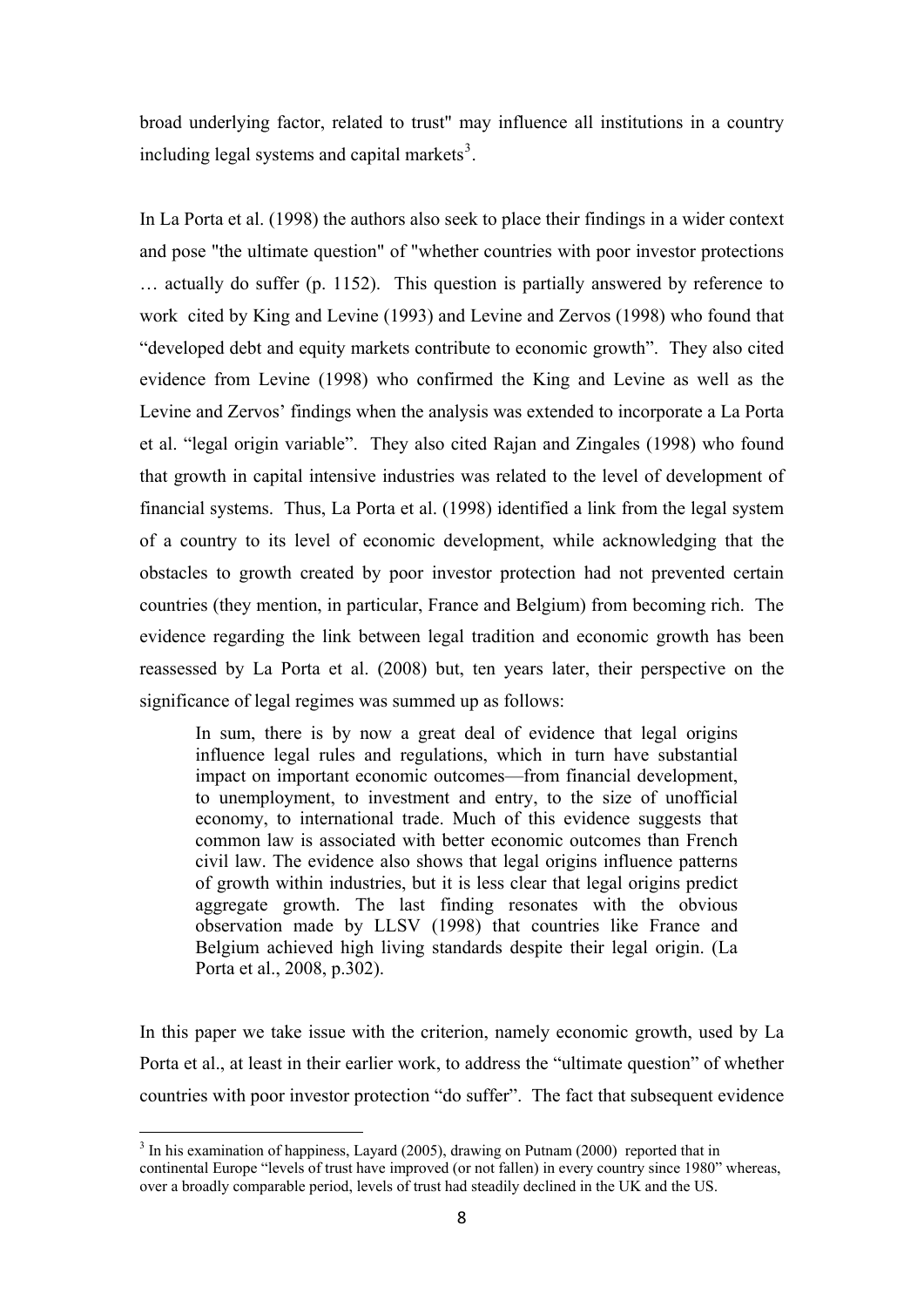on that specific issue is unclear is beside the point. We take a broader social perspective in which economic growth is regarded as a means to an end, not an end in itself. Answer to our "ultimate question" relies on the criterion of societal well-being rather than the "better economic outcomes" referred to by La Porta et al. Of course there may not be a clear consensus on how societal well-being should be measured, although the same argument could be advanced about economic growth. There are, however, increasingly widely reported and authoritative social indicators which do inform such judgments (see, for example, the United Nations' annual *Human Development Reports* and UNICEF's annual *State of the World's Children* Reports)*.*  In the next section we shall briefly discuss the development and use of social indicators and argue that they reveal a very different perspective on the relative performance of common and civil law countries from that put forward by La Porta et al.

#### **Social indicators and an extension of the La Porta et al (1997) analysis**

This section draws on the literature of social indicators and also on the insights of Gray (2002) who suggested that social accounting may be "usefully thought of as the universe of all possible accountings". From that perspective, economic and financial indicators, whether micro or macro, may be characterized as very constrained subsets of a potentially much broader and informative social accounting.

In the 1960s and early 1970s, a 'social indicators movement' arose as a result of the perceived inadequacy of the information available to policy makers (Carley, 1981; see also Glatzer, 1981). The suitability of macroeconomic metrics as indicators of societal welfare was increasingly questioned based on a growing body of research (see, for example, Christian, 1974; Galnoor, 1974; Goeke, 1974; Liu, 1974; Seashore, 1974). The field of enquiry into social indicators burgeoned and the early 1970s saw the inception of the specialist journal, *Social Indicators Research.* Indeed, only a few years later, Glatzer (1981) stated that its "breadth and diversity" meant that "no one social scientist can hope to provide an adequate survey of the relevant literature." By 1976 the OECD had reported that:

"growth is not an end in itself, but rather an instrument for creating better conditions of life [and] increased attention must be given to the qualitative aspects of growth, and to the formulation of policies with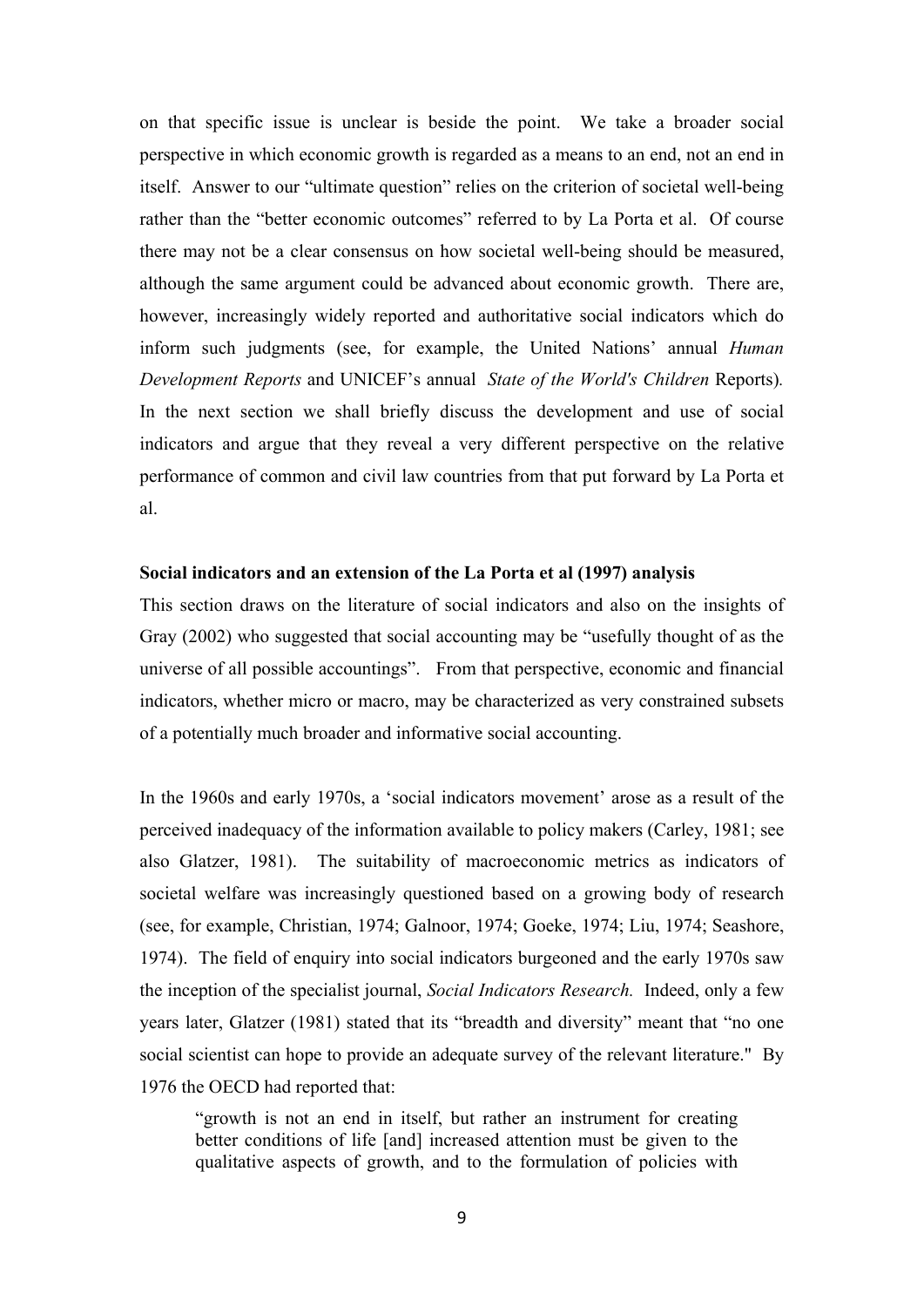respect to the broad economic and social choices involved in the allocation of growing resources" (OECD, 1976, p.7)

Examples of "macro" applications of social accounting are not numerous in the accounting literature but a small set of studies which explicitly considered macro social indicators appeared in a special section of *Accounting Organizations and Society* in 1981. The special section, which was introduced by Dierkes (1981) was "devoted to the memory" of a particular scholar, Raymond Bauer, who, anticipating Gray's perceptions on social accounting, was a pioneer in the development of both social indicators and "corporate social accounting". In the special issue, Parke and Petersen (1981) addressed the potential of macro social indicators while Heard and Bolce (1981) and Preston (1981) considered corporate social reporting. In Bauer (1966, cited in Glatzer, 1981) the concept of social indicators was "elaborated for the first time" (Glatzer, 1981) although Glatzer points out that the same fundamental concepts had also received attention from the United Nations in the 1950s. In the current paper we report on a subset of the indicators published annually by the United Nations and, like La Porta et al., we consider the entity of interest to be the nation state.

Arguably the interest in social indicators, certainly as regards the developed economies, reached a high water mark in the 1970s, mirroring, to some extent, progressive developments in the field of accounting at that time (see for example, ASSC 1975; Burchell et al., 1985). Soon afterwards, there were fundamental changes in the political climate (see, for example, Gray et al. (1995) and since then, at least within the "common law" countries, economic metrics have been "regnant" (Diener and Suh, 1997) as reflected, we would argue, in the criteria used by La Porta et al.

# *La Porta's 1997 analysis revisited with the legal and economic variables juxtaposed with social indicators*

In this paper we have followed a similar pattern for the presentation of data to that used in La Porta et al. (1997). In Table II of that paper (p. 1138), they listed 49 countries, grouped by legal origin, and reported empirical measures of financial and legal variables with means calculated for each legal origin. Our equivalent to Table II in La Porta et al. (1997a) is Table 2 below; it differs from the La Porta et al. Table II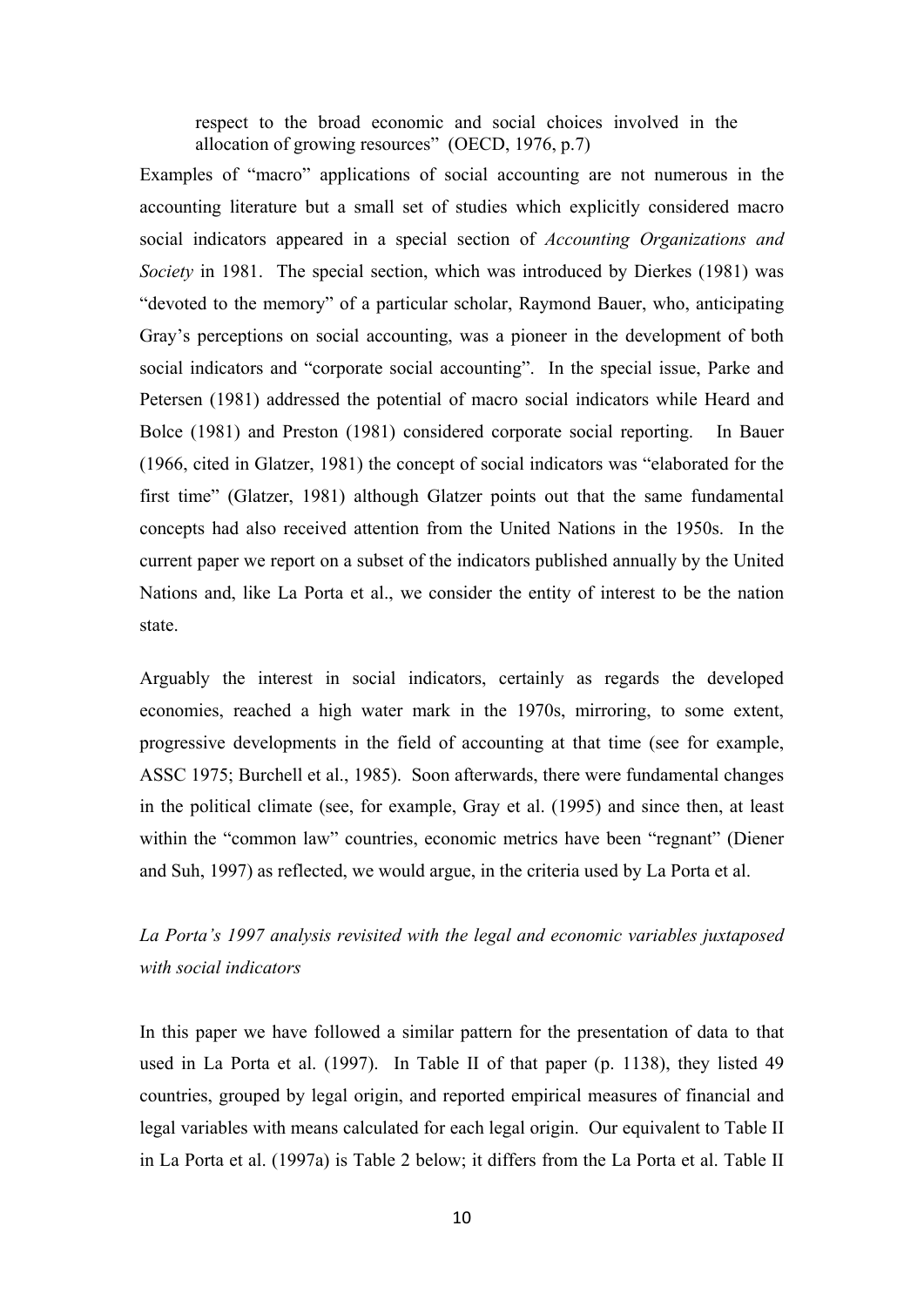<span id="page-11-0"></span>in three ways. Firstly we have added a number of social indicator variables. The social indicators comprise: the under five child mortality rate (U5MR 01-04); two separate measures of income inequality (R10/P10 and the Gini Index); the log of the prison population (Log Pr Pop); and the proportion of women in the lower, or a single, house of legislators (% Women MPs). These variables are defined in more detail in Table 1 Panel A.

Secondly we have restricted the number of countries investigated. The 49 countries considered by La Porta et al. span a very wide range of social and economic development. Had we used the same list of countries, any associations that may exist between social indicators and legal origins may well have been masked by the very large differences attributable to other factors. Such masking would be especially relevant to health indicators which show gross discrepancies between rich and poor countries lying on opposite sides of the "epidemiological transition"<sup>4</sup>. Our choice of countries is, therefore, a subset of the 49 investigated by La Porta et al. and is based on the method adopted by Collison et al. (2007) which investigated [ch](#page-11-0)ild mortality in wealthy nations.

Thirdly we have reported in Table 2 only a subset of the indicators from La Porta et al. (1997a). The indicators reported are those from the first four columns of the La Porta et al. Table II and they measure various proxies for the vitality of equity markets and shareholder protection. This has been done to aid clarity of the exposition. The definitions of these variables are reproduced, in summary form, in Table 1 Panel B. The rest of the financial/legal variables considered by La Porta et al. (1997a) are reproduced in an Annex to this paper (in "Supplement to Table 1B" and "Supplement to Table 2") and they are also included in statistical investigations which are appear later in the paper.

It is worth highlighting that La Porta et al. themselves investigated certain social indicators in one of their papers (La Porta et al., 1999) which assessed the "quality of government". They argued that the provision of high quality "public good provisions"

<sup>&</sup>lt;sup>4</sup> The epidemiological transition is a significant stage in the relationship between health and economic development; it occurs where increased prosperity allows the eradication of many infectious diseases and other readily preventable causes of illness and death.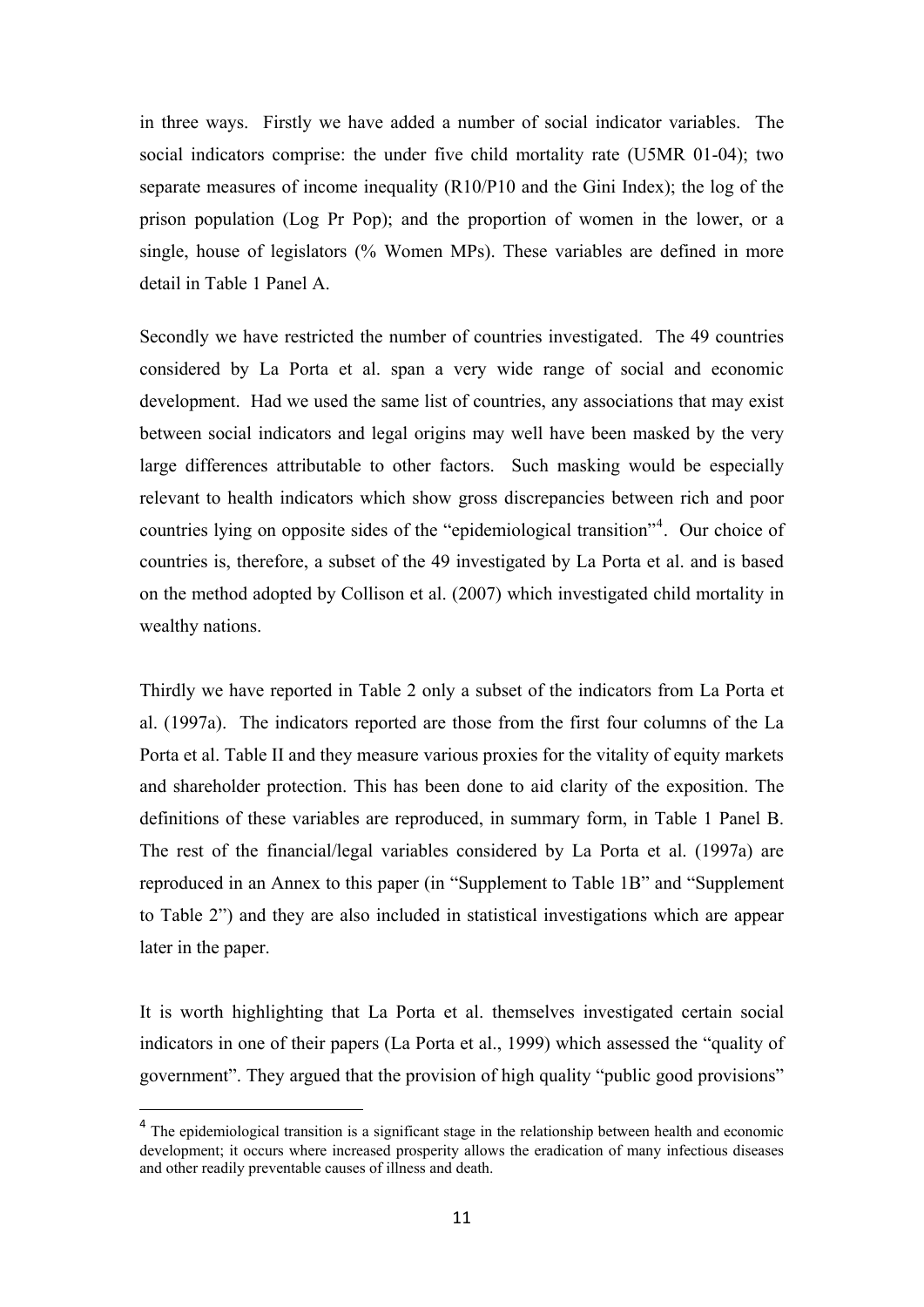<span id="page-12-0"></span>which included infant mortality (referring to deaths under 12 months of age), "is a sign of a well functioning government" (La Porta et al., 1999, p.226) In the discussion of their results they state:

Compared to common law countries, French origin countries are sharply more interventionist (have higher top rates, less secure property rights, and worse regulation). ... French origin countries fall behind common law countries in public good provision: *they have higher infant mortality*, lower school attainment, higher illiteracy rates and lower infrastructure quality. (emphasis added) (La Porta et al.,1999, p. 261)

La Porta et al. based their analysis of infant mortality on 196 observations meaning that they covered countries on both sides of the epidemiological transition, with a huge range of development levels, and extremes of per capita average incomes. Indeed, the sizable and highly skewed range among infant mortality statistics was reflected in La Porta et al. using the log of that particular variable in their analysis. Given the child mortality analysis in Collison et al. (2007) it appears that the La Porta et al. analysis was (i) seriously flawed in not adequately acknowledging important confounding factors, i.e. in not comparing like with like, and (ii) misleading in relation to their flattering assessment of the common law tradition.

By contrast, Collison et al. (2007) considered data from the 24 richest OECD countries. Of those 24, only 22 are included in the current analysis since two, Iceland and Luxembourg, were not included in the La Porta et al. study<sup>5</sup>. The principal findings of the Collison et al. study were: firstly, a very strong association (at the 0.1% significance level) between income inequality and under-fi[ve](#page-12-0) child mortality (for the years 2001-4); secondly, the discovery that "Anglo-American" countries (Australia, Canada, Ireland, New Zealand, UK and US) had higher levels of child mortality than any of the other 18 countries; and thirdly, the marked deterioration in the relative ranking of the "Anglo-American" countries among the 24 since 1960 when they had occupied upper and middle positions when the countries were ranked in order of increasing child mortality<sup>6</sup>.

<sup>5</sup> The other OECD countries that were excluded from the Collison et al. study were the Czech Republic, Hungary, Mexico, Poland, Slova[k](#page-12-0)ia and Turkey. They were omitted since their per capita income levels were considerably lower than those of the other countries. While the cut-off point was to some extent arbitrary, it did allow a more 'like with like' comparison.

<sup>&</sup>lt;sup>6</sup> It should be noted that all countries' figures had improved in absolute terms over that period.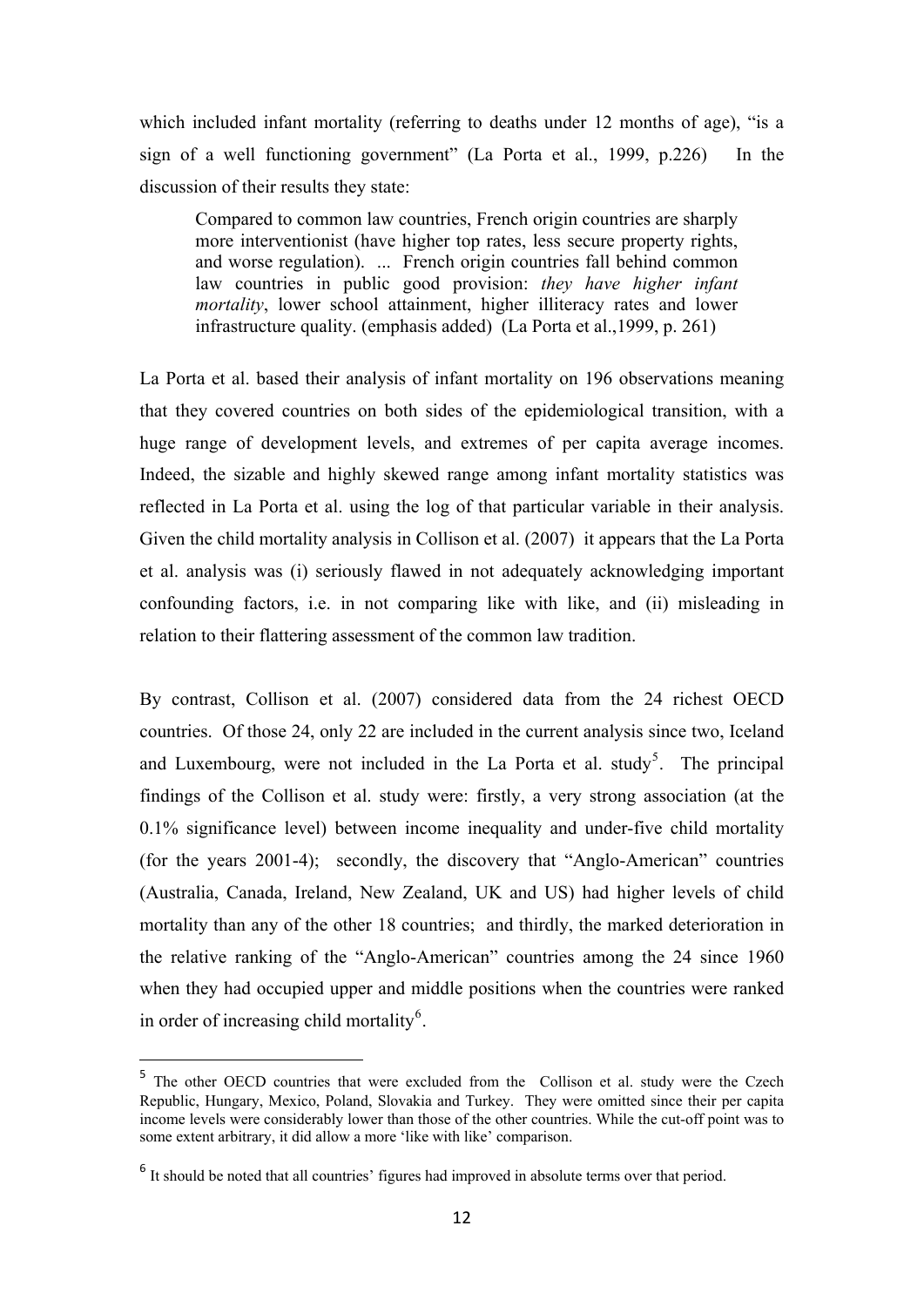These findings are entirely consistent with a growing epidemiological literature (see, for example, Wilkinson 2005; Wilkinson and Pickett, 2006, 2009) which has shown that, for the richest countries of the world, higher levels of wealth are not associated with improvements in population health; instead, income inequality is significantly associated with poor performance across a wide range of social and health indicators. Both income inequality, and child mortality featured in La Porta et al., (1999), but no reference was made to the relationship between them. Thus, in setting out the terms of their analysis they stated that:

"As a first step, it is important to agree on what constitutes "good government." We use the term "good" in this article to stand for goodfor-economic-development. One can alternatively consider good government performance to manifest itself in lower inequality …., but here we keep the narrow view." (p.223)

Given their laudable choice of child mortality as an indicator of good government the limitation of their "narrow view", which lies at the heart of our criticism, is ironically apparent.

The basis of the choice of the social indicators listed in Table 1 Panel A, merits some explanation. The results reported in Collison et al. (2007) highlighting the poor performance of the Anglo-American countries suggested the possibility of an underlying systemic relationship involving poor societal well-being which could be linked to income inequality. The epidemiological literature provides additional evidence to support such a proposition (see, for example, Wilkinson and Pickett, 2008). Two measures of income inequality were chosen and are explained in more detail in Table 1. They are the widely used Gini coefficient which takes into account income levels across an entire population, and a second, more extreme, measure which is a ratio based only on the income received by the top and bottom deciles. The child mortality and prison population variables were chosen as examples of indicators which previous research had shown to be related to income inequality. The percentage of women MPs was selected since it seemed to be a potential discriminator between common and civil law traditions; the former being identified with the preservation of established interests. It seemed plausible that such values could be manifested in various ways: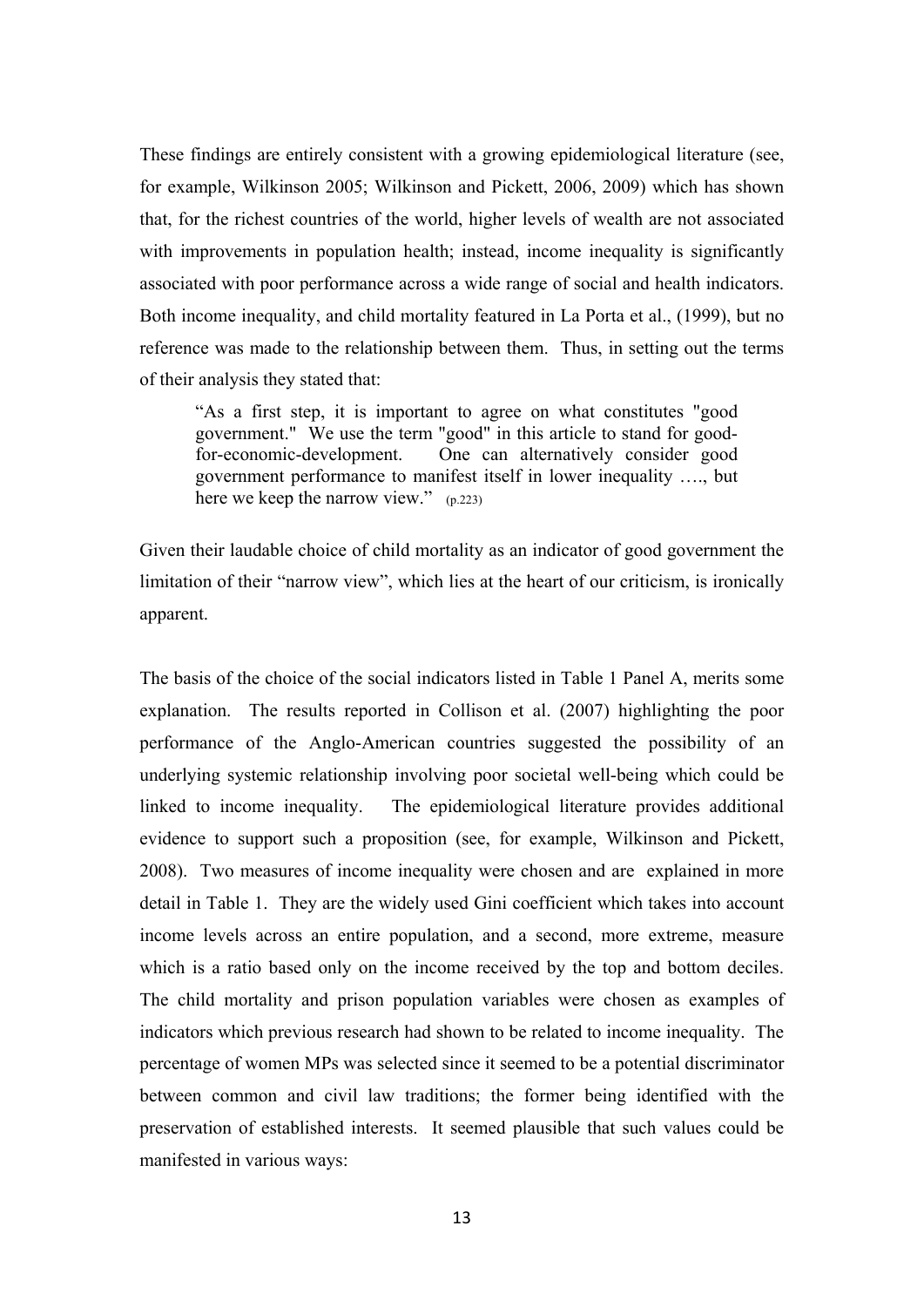If the mechanics of a particular electoral system exclude to a large degree members of a particular ascriptive group (women or otherwise), then more often than not that is damning evidence that the system is excluding the *interests* of that particular group from the structures of decision-making power. ...Indeed, the degree to which a system successfully includes women can indicate a propensity for the system to include other disenfranchised minorities. (Reynolds, 1999, p. 549)

**Table 1 Panel A**  Description of the social indicators

| <b>U5MR 01-04</b>                | Mean under five child mortality rate for the years 2001-2004       |
|----------------------------------|--------------------------------------------------------------------|
|                                  | Source UNICEF's State of the World's Children Reports 2003 -       |
|                                  | 2006                                                               |
| R <sub>10</sub> /P <sub>10</sub> | The ratio of the income or expenditure share of the richest 10% of |
|                                  | a population to that of the poorest 10%. Source UN Human           |
|                                  | Development Report (HDR) 2007-08                                   |
| Gini Index                       | Gini coefficient of income inequality Source UN HDR 2007-08.       |
|                                  | This measure, unlike the R10/P10 ratio is based on income levels   |
|                                  | for an entire population.                                          |
| Log Pr Pop                       | Log of prison population as at January 2007 Source HDR 2007-       |
|                                  | 08                                                                 |
| % Women MPs                      | Percentage of Women in lower or single house of legislators as at  |
|                                  | 31 May 2007 Source HDR 2007-08                                     |

## **Table 1 Panel B**

Summarised description of the variables reported in Table 1 of La Porta et al. (1997a) Origin Identifies the legal origin of the company law or commercial code of each country source. Ext cap/GNP  $\vert$  The ratio of the stock market capitalisation held by minorities to gross national product in 1994. Domestic firms/pop Ratio of the number of domestic firms listed in a given country to its population (in millions) in 1994 source: emerging market fact book and world development report 1996  $IPOs/pop$  Ratio of the number of initial public offerings of equity in a given country to its population (in millions) for the period July 1995 to June 1996. AntiDir Rights An index aggregating shareholder rights.

Note that the data reported in this table are not all from the same year as each other or as the data reported in the La Porta et al. (1997) study. The figures on child mortality have been taken from the Collison et al. (2007) paper for consistency with that set of data. (It should be noted that more recent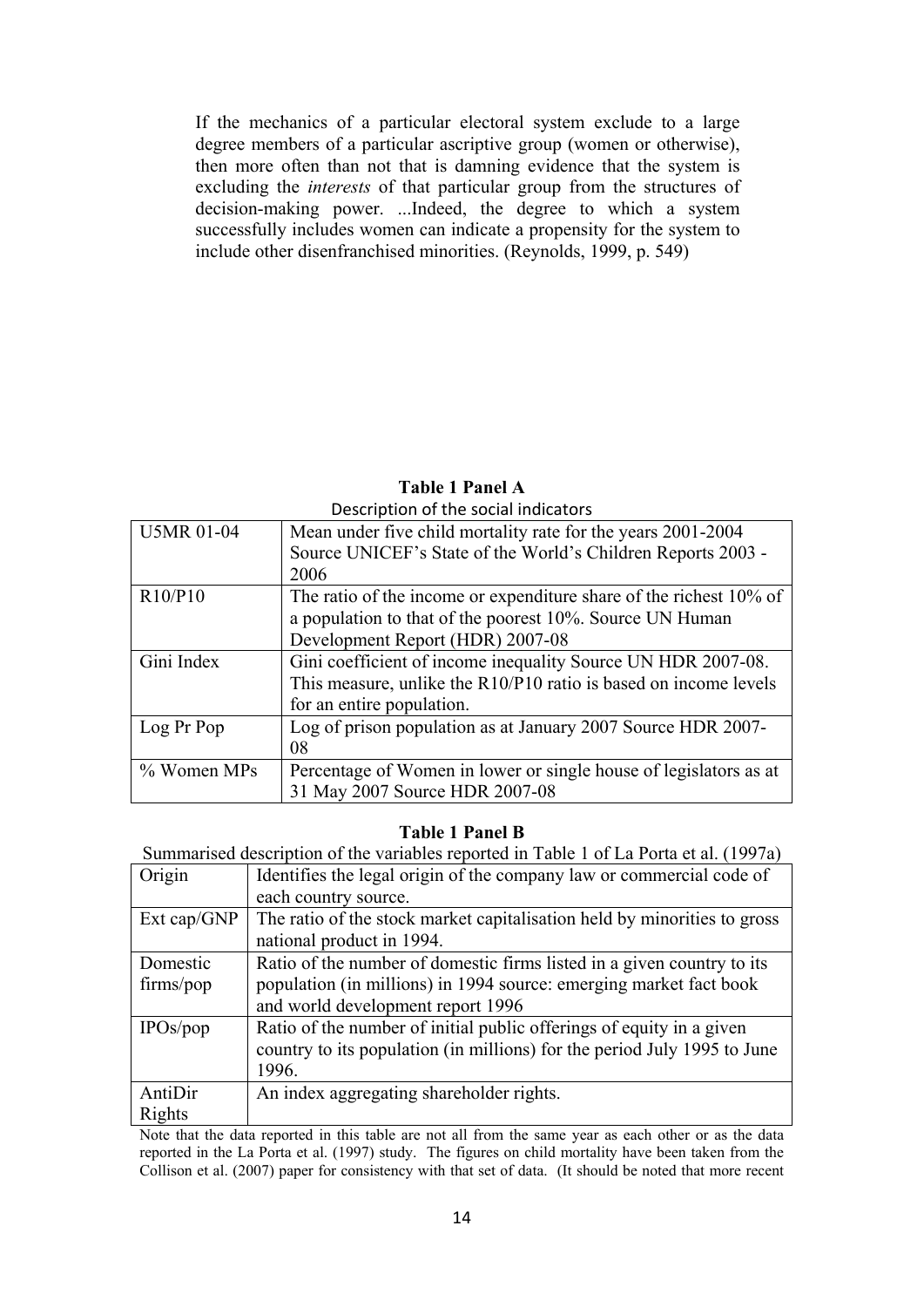child mortality figures based on the years 2005- 2007 have also been confirmed as showing comparable statistically significant correlations with income inequality (Collison et al., 2009). The differences in base year relative to the La Porta et al. (1997) study are arguably appropriate in principal since one could regard social indicators as being a lagging variable relative to economic indicators. However the broad structural differences in socio-economic variables between countries are arguably such that the ideal time differences for an examination such as this are moot. Furthermore we would not expect the figures and relationships under consideration to be very sensitive to such timing issues.

#### *Legal Origin ExtCap /GNP Domestic Firms/Pop IPOs/ Pop AntiDir Rights U5MR 01-04 R10/P 10 Gini Index Log Pr Pop % Women MPs*  Australia 19.49 63.55 4 4 6 12.5 35.2 2.10 24.7 Canada 0.39 40.86 4.93 4 6.5 9.4 32.6 2.03 20.8 Ireland 1.86 | 0.27 | 20 | 0.75 | 3 | 6 | 9.4 | 34.3 | 1.86 | 13.3 New Zealand 0.28 69 0.66 4 6 12.5 36.2 2.27 32.2 UK  $0.49 \t35.68 \t2.01 \t4 \t6.5 \t13.8 \t36.0 \t2.09 \t19.7$ USA 0.39 30.11 3.11 5 8 15.9 40.8 2.87 16.3 **English origin avg 0.50** 43.2 2.29 4 6.5 12.3 35.9 2.20 21.2 <br> **English origin avg 0.60** 35.45 2.23 3.39 **\* La Porta et al. avg 0.60 35.45 2.23 3.39**  Belgium 0.17 15.5 0.3 0 5.5 8.2 33.0 1.96 34.7 France 1. 0.23 8.05 0.17 2 5.5 9.1 32.7 1.93 12.2 Greece 1 0.07 21.6 0.3 1 5 10.2 34.3 1.95 13 Italy 10.08 3.91 0.31 0 5.25 11.6 36.0 2.02 17.3 Netherlands 1 0.52 21.13 0.66 2 5.5 9.2 30.9 2.11 36.7 Portugal 19.5 0.08 19.5 0.5 2.5 15.0 38.5 2.08 21.3 Spain 10.17 9.71 0.07 2 5.25 10.3 34.7 2.16 36 **French origin avg 0.19 14.2 0.33 1.29 5.36 10.5 34.3 2.03 24.5 \*La Porta et al. avg 0.21 10.00 0.19 1.76**  Austria 19.06 13.87 0.25 2 5 6.9 29.1 2.02 32.2 Germany 1.13 5.14 0.08 1 5 6.9 28.3 1.98 31.6 Japan 19.62 17.78 0.26 3 4.5 4.5 24.9 1.79 9.4 Korea, Rep of 0.44 15.88 0.02 2 5.25 7.8 31.6 1.99 13.4 Switzerland 0.62 33.85 1 5.5 9.0 33.7 1.92 25 **German origin avg 0.37 17.304 0.1525 1.8 5.05 7.0 29.5 1.94 22.3 \*La Porta et al. avg 0.46 16.79 0.12 2.00**  Denmark 1 0.21 50.4 1.8 3 4.25 8.1 24.7 1.89 36.9 Finland 10.25 13 0.6 2 4.75 5.6 26.9 1.88 42 Norway 19.22 33 4.5 3 4 6.1 25.8 1.82 37.9 Sweden 1.0.51 | 12.66 | 1.66 | 2 | 3.25 | 6.2 | 25.0 | 1.91 | 47.3 **Scandinavian avg 0.30 27.26 2.14 2.5 4.06 6.5 25.6 1.87 41.0 \*La Porta et al. avg 0.30 27.26 2.14 2.5**

### **Table 2 External Capital Markets and Social Indicators**

Definitions for each of the variables are given in Table 1

\*Means reported for the original, and larger, groups of countries reported in La Porta et al., (1997a)

The statistical significance of the relationships between social indicators and legal origin and between social indicators and some of the specific measures related to investor protection used by La Porta et al. are examined in some detail below. But a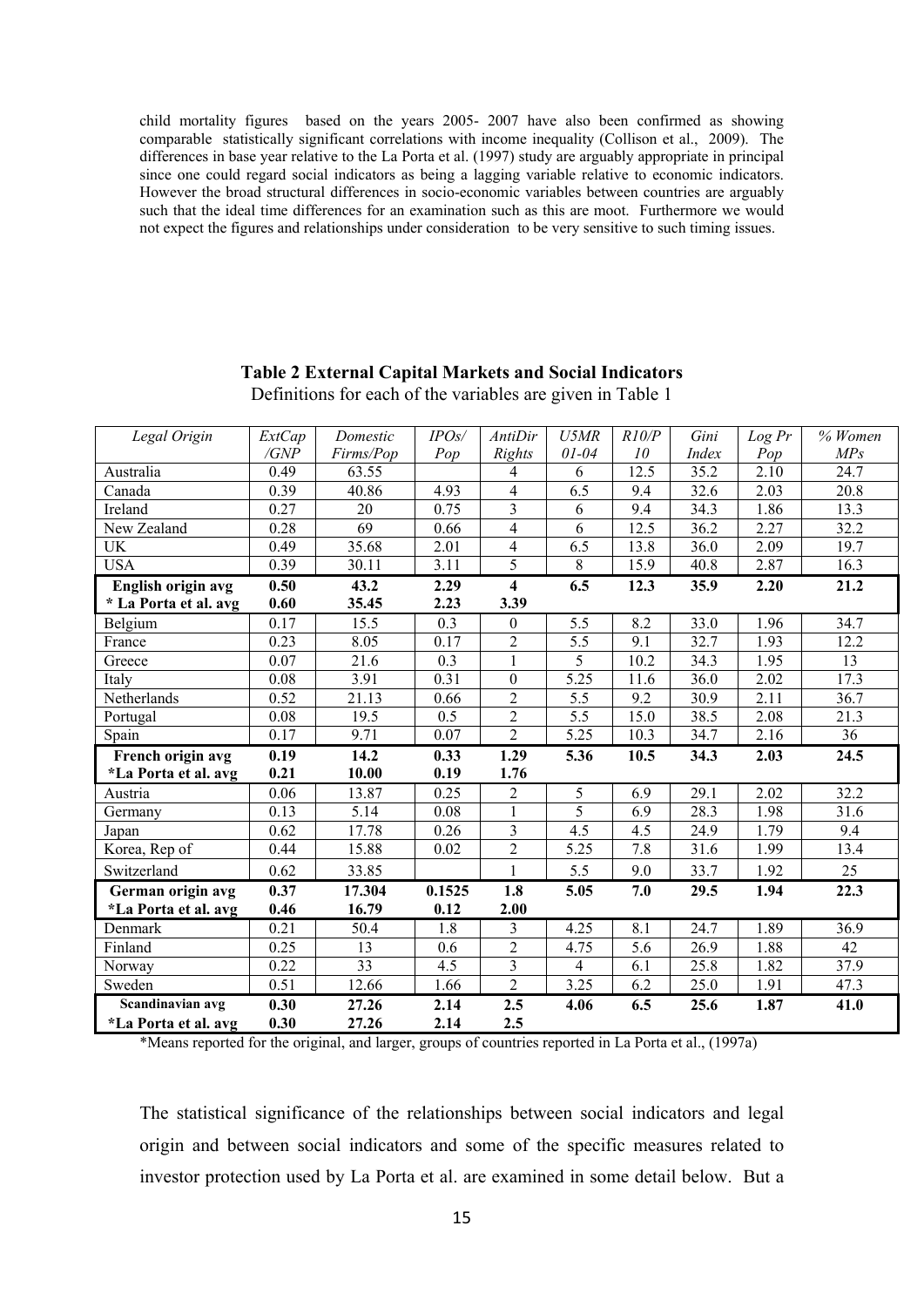number of striking patterns emerge from a visual inspection of the mean statistics for the social indicators chosen. It is not surprising in the light of the results from Collison et al. (2007) that the common law (i.e. English origin) countries have the worst child mortality figures since the common law countries within the OECD constitute the group more usually referred to as the Anglo-American countries. Similarly the position of the common law countries with respect to inequality is consistent with the Collison et al. results. The common law countries also have the largest mean prison population in the OECD and this result too is consistent with findings reported by Wilkinson and Pickett (2009) that "more unequal countries have higher rates of imprisonment than more equal countries" (p.148).

The association of income inequality with a range of social ills is reflected in the consistent ranking of the legal origin groups across the income inequality, child mortality and prison population indicators. In each case the Scandinavian countries perform best, followed by the German group. The French group is consistently ranked third while the common law countries are consistently ranked at the bottom.

The final social indicator, percentage of women MPs, is of a different type to the others but, as discussed above may be considered as a proxy for the progression of the democratic impulse and so could be construed as having features in common with the other measures. This indicator again shows, we would argue, the worst performance being found amongst the common law countries (in aggregate) although admittedly, there appears to be little difference between the three non-Scandinavian groups. Close inspection reveals that the results are influenced by a few outliers. In the German group, the Asian nations have low figures which may be accounted for by differing cultural traditions. Were these to be removed, a rather different gradation of means would be apparent. However the figures for France, Greece and Ireland are all also relatively low. A cultural/historical examination of possible explanations for these figures goes beyond the scope of this paper, but we would venture that, *prima facie*, the common law countries, in aggregate, seem to have progressed less far on the journey towards representative democracy and pluralism than their civil law counterparts.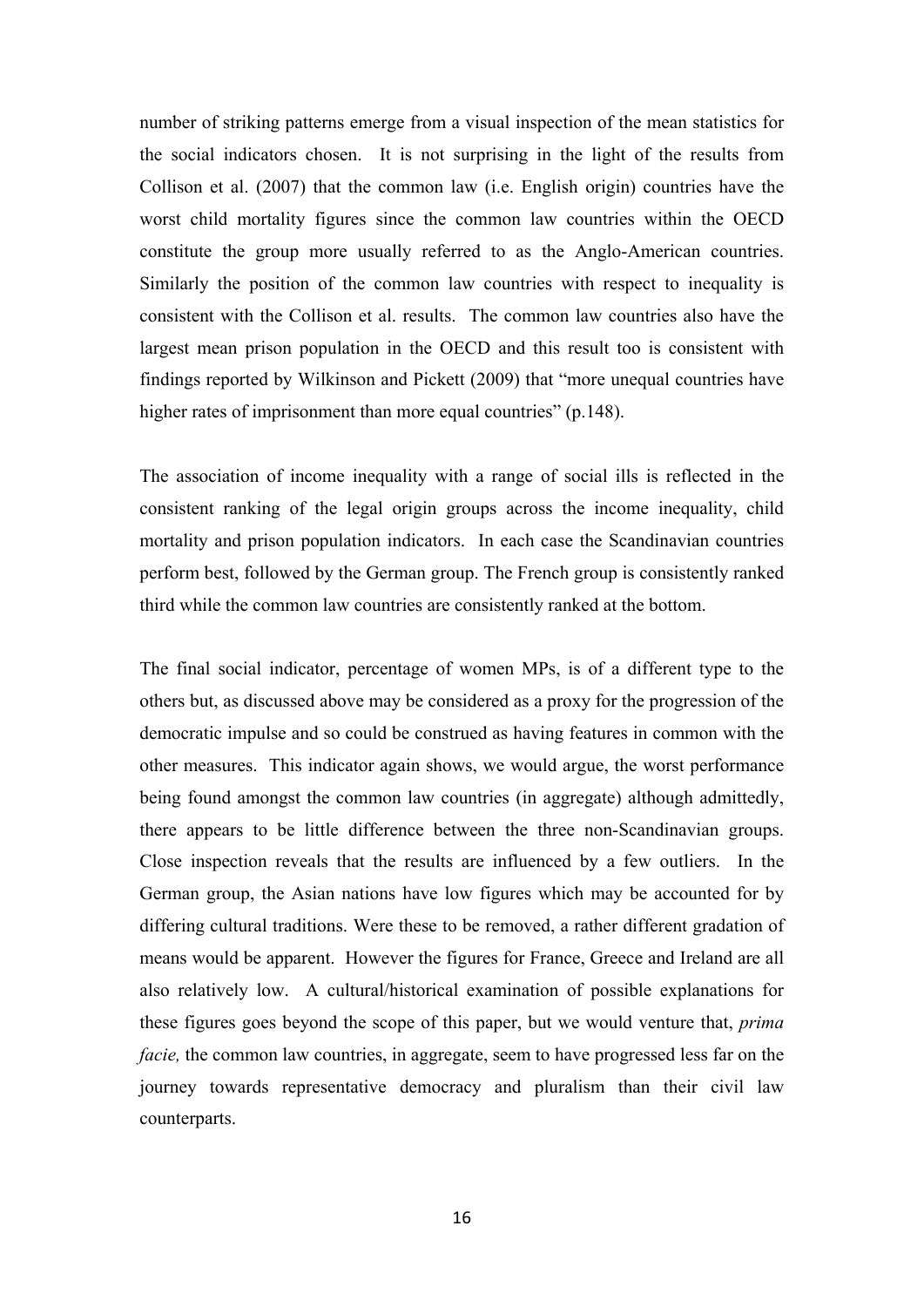The next part of this section presents a more rigorous statistical examination of the data in Table 2 (and the rest of the La Porta et al data which appears in the Annex to this paper) but it already appears that, compared to the civil law countries, the common-law tradition is associated with greater inequality and a relatively conservative approach to social development.

#### *Statistical analysis*

The empirical analysis in this section of the paper has a number of parts. Initially, the social indicator variables (U5 01-04, R10/P10, Gini Index, Log PR Pop and % Women MPs) are examined for each of the legal-tradition categories which La Porta et al. derive. Specifically, the mean (median) of each of the social indicators is calculated for all four legal tradition groupings of countries and a test of the null hypothesis that the mean (medians) were equal is conducted. The second empirical component of the current article examines the relationships that exist between the various proxies for investor protection which La Porta et al. employ when grouping countries and the social indicators examined in the current investigation. In particular, correlation analysis is used to study the sign and size of any relationships that may be present. The third empirical part of the analysis distils the information in the 10 investor protection proxy variables, used by La Porta et al., into a number of principle components and regresses these components on the social indicators for the developed countries considered in the current study. In this way, a comprehensive investigation is undertaken to determine whether certain investor protection proxy variables and some legal tradition groupings of countries are associated with better indicators of social health and development such as under 5 mortality, measures of income inequality, the size of the prison population or the representation of women among elected members of a country's parliament.

The initial investigation focused on whether the five social indicator variables being considered varied across the four groupings of countries from La Porta et al. based on legal traditions. The results from this analysis are shown in Table 3. The top half of this table reports the findings from an analysis of means while the bottom half documents the results for an investigation of the median values for each of the social indicator variables; the median analysis is reported because some of the descriptive statistics in Table 2 suggested that the variables might not be normally distributed. In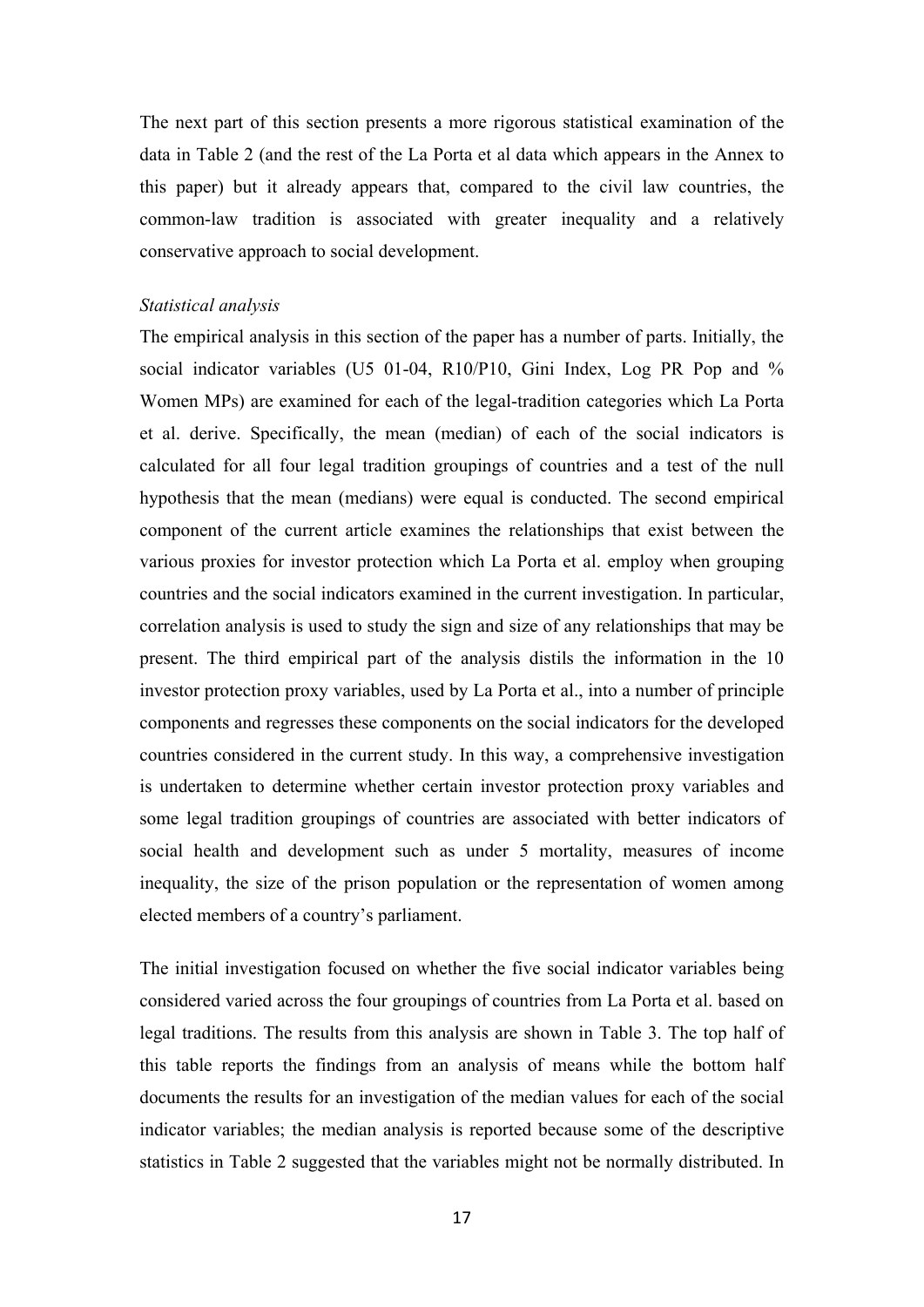<span id="page-18-0"></span>the top half of the table, the mean value of each social indicator together with its standard deviation is provided for all four legal traditions. An F-statistic and its pvalue are then reported for a test of the null hypothesis that these means were equal. In the bottom half of the paper, median values and their associated Z-statistics are provided for each of the four groupings of countries and an H-statistic together with its p-value is shown for the null hypothesis that these median values were equal.

### **[Table 3 about here]**

An analysis of Table 3 reveals that sizeable differences exist in the measures of social health across the four groupings of countries based on La Porta et al.'s classification scheme. In particular, the mean level of under five child mortality in countries where the legal tradition has an English common law origin (mean  $= 6.500$ ) is 60 per cent higher than in Scandinavian countries (mean = 4.063). A similar picture emerges from the other four social indicator variables considered. Specifically, countries where the legal system is based on an English common law tend to have the greatest income inequality (according to both the R10/P10 and Gini Index variables), the highest average prison populations and smallest percentage of Women MPs. The Scandinavian countries perform best. In between, the countries where the legal tradition is based on German Law are ranked second while those where the legal origin is French in character are ranked third<sup>7</sup>.

A more detailed inspection of Table 3 reveals that there is some variability within the country groupings for the social indicator v[ar](#page-18-0)iables being studied. In particular, some of the standard deviation figures were large. This seems to be especially the case for English common law countries (Legal Origin 1) where the standard deviation values were highest for three of the five social indicator variables being examined. For example, the standard deviation value of the Log PR Pop variable for Legal Origin 1 countries of 0.352 is nearly 4 times as large as the next highest standard deviation number. By contrast, Scandinavian countries (Legal Origin 4) tend to be much more

<sup>&</sup>lt;sup>7</sup> Strictly speaking, the ranking for the final social indicator variable (% Women MPs) is the opposite to that for the other four where a high number is better than a low number; for the other four variables, a larger number indicates a higher level of child mortality, a greater level of income inequality and a greater prison population.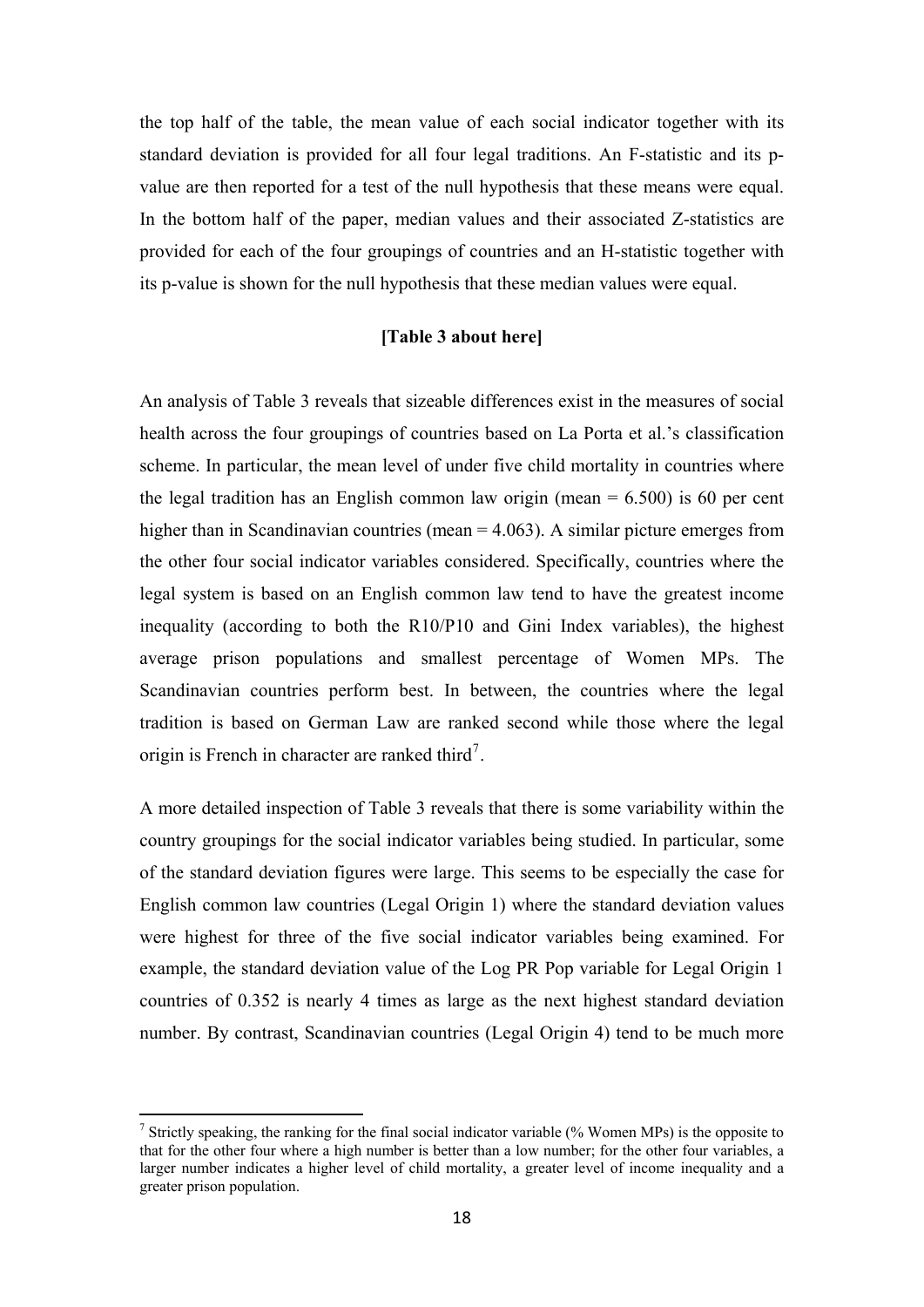<span id="page-19-0"></span>homogenous in terms of the social indicator variables since the standard deviation values are smallest for four of the five measures being examined.

Despite this variability within groupings, the picture that emerges from Table 3 is that a consistent pattern exists in terms of the rankings of the country groupings according to their social indicator variables. The F-statistics confirm that the mean values for each social indicator are not equal across the four country groupings. All of the Fstatistics were large and statistically significant at the 10 per cent levels; indeed, four of the p-values are less than the critical value of 0.05. This finding is confirmed by an analysis of the median values and their corresponding H-statistics. For all five social indicator variables the rankings of country groupings based on median values are identical to those based on their mean counterparts. Further, the null hypothesis that the medians are equal across the four country groupings can be rejected for four of the five social indicator variables; the exception to this general finding related to the Log PR Pop where the H-statistic is only 9.32 and its p-value is 0.25.

The Spearman correlations<sup>8</sup> (a) among the investor protection and legal origin variables and (b) between the investor protection as well as legal origin variables and the social indicator measur[es](#page-19-0) are displayed in Table 4. Based on the results from Table 2, one would expect the correlation findings to confirm that a relationship exists between the legal origin of a country and its social indicators. However, this table goes further by examining whether a relationship exists between (i) the investor protection measures on which the legal origin grouping is based and (ii) the social indicator variables. Further, the table highlights whether there are correlations among the different investor protection measures which La Porta et al. employ or whether each one is capturing a different aspect of the legal origin grouping used by La Porta et al.

### **[Table 4 about here]**

A visual inspection of Table 4 reveals that there is a strong negative association between: under-5 child mortality; income inequality; as well as the size of prison

<sup>&</sup>lt;sup>8</sup> The non-parametric Spearman rank correlation analysis was selected because there was some evidence that the variables being examined were not normally distributed. In fact, descriptive statistics revealed that data for one of the social indicators and six of the investor protection variables were positively skewed. In addition, there was some evidence of kurtosis in the data series. However, an analysis of the parametric Pearson correlation coefficients revealed very little difference in the values calculated.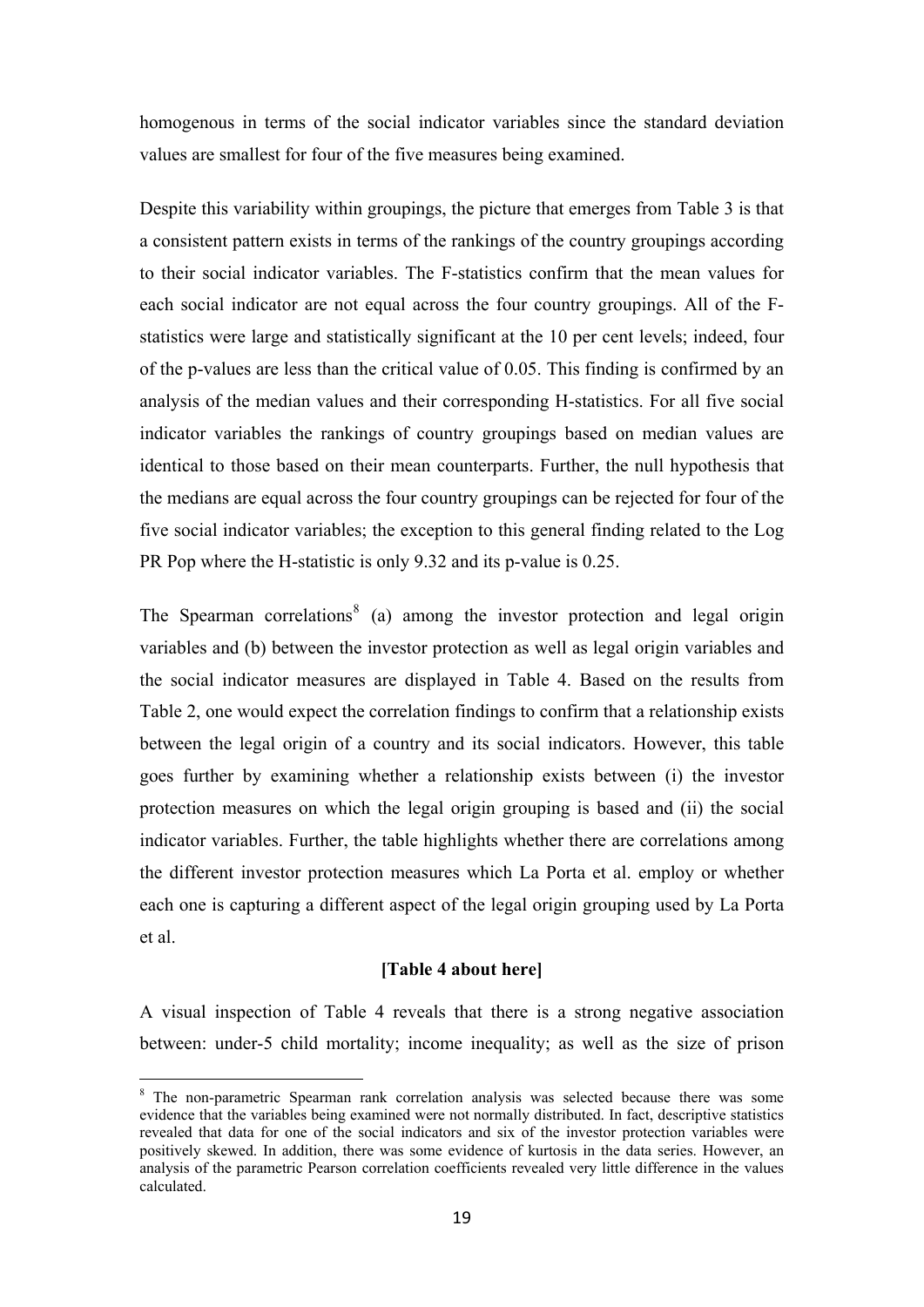<span id="page-20-0"></span>population; and whether the legal origin of the countries being studied is based on English common law (Legal Origin 1). In addition, the association between the % of Women MPs and legal origin is positive, consistent with the figures showing that Scandinavian countries have a much larger representation of female elected representatives in their Parliament relative to their common law counterparts. When the investor protection variables were examined, however, relatively few of the correlations were statistically significant; in fact only six correlation values have pvalues of less than 0.05: Anti Dir and U5 01-04, FirmsPop and U5 01-04, GDP Growth and % Women MPs, Log GNP and % Women MPs, 1s1vote and % Women MPs, Rule of Law and % Women MPs. The remaining 44 correlations in the bottom panel of Table 5 are not statistically different from zero at the 5 per cent level.

In the top half of Table 4, there is some evidence that the investor protection variables are correlated with one another. Of the 45 correlation values calculated, 12 were statistically significant: ExCapGNP and AntiDir, ExCapGNP and FirmsPop, ExCapGNP and IPOsPop, ExCapGNP and Debt/GNP, AntiDir and FirmsPop, AntiDir and IPOsPop, FirmsPop and IPOsPop, 1s1Vote and IPOsPop, Debt/GNP and Log GNP, GDP Growth and 1s1vote, GDP Growth and Rule of Law, 1s1vote and Rule of Law. Such a result is hardly surprising since many of the variables were constructed from a common component (e.g. GNP) while all were presumably selected by La Porta et al. because they helped to paint a picture about one issue (namely the protection of investor rights) within a country. All of these significant correlations had the expected signs. For example, it is not surprising that the correlation between ExCapGNP and Anti Dir is positive at 0.522 since one would expect the index value aggregating shareholders rights in a country to be high where the ratio of the capitalisation held be minorities to GNP to be high.

Since there is some evidence of a relationship among the investor protection variables from La Porta et al. studies, it was decided to use a statistical approach to take account of this correlation before examining the association between social indicators and the investor protection variables using regression analysis $9$ .

<sup>&</sup>lt;sup>9</sup> In fact, a regression of t[he](#page-20-0) social indicator variables on all of the investor protection measures and the legal origin dummy variables indicated that multicollinearity was present in the data. For example, when U5 01-04 was the dependant variable, five of the independent variables had variance inflation factors (VIFs) that were greater than 10. Thus, PCA was employed to overcome this problem.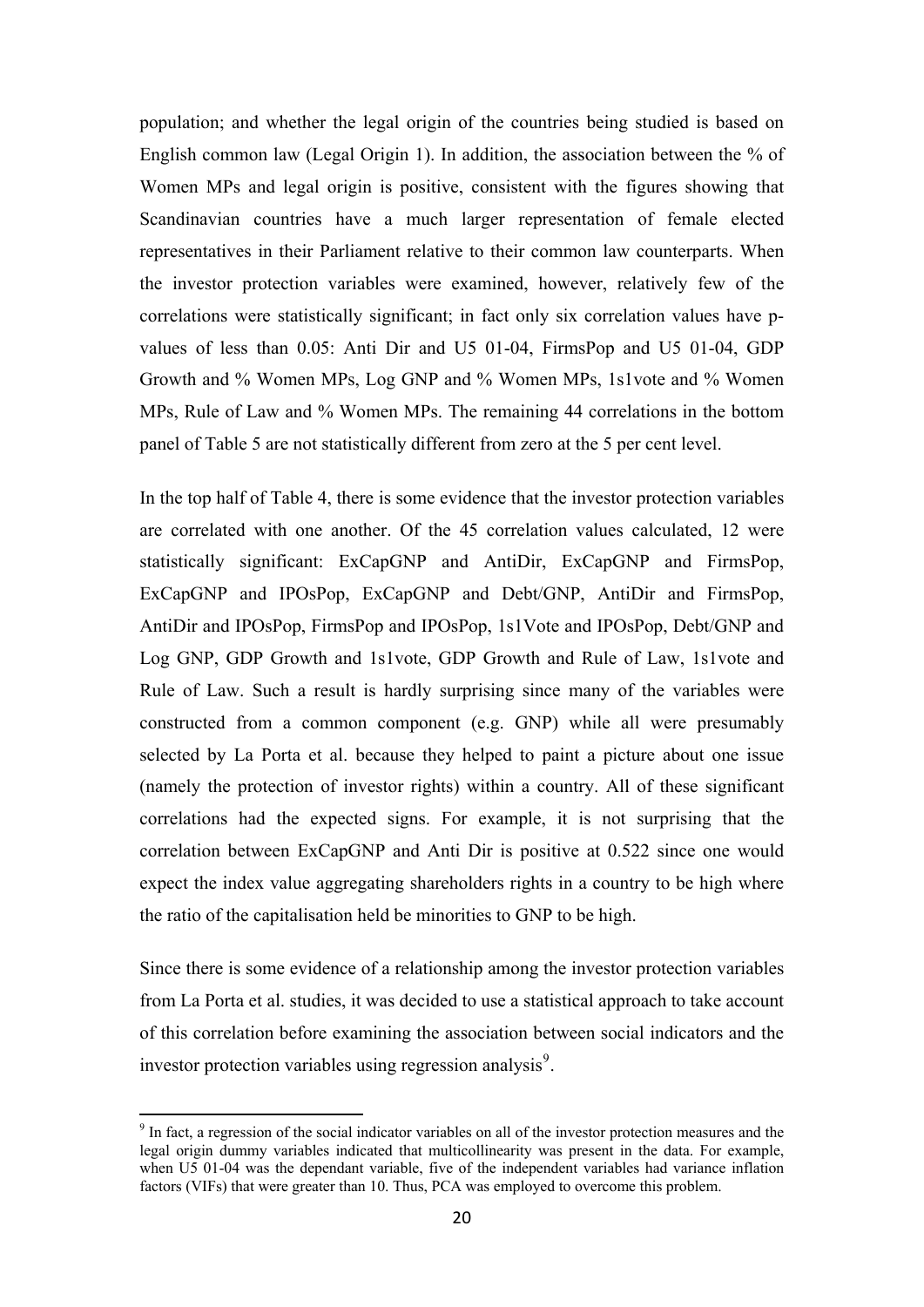<span id="page-21-0"></span>To examine the possible relationship between indicators of social performance and the various investor protection variables in the La Porta et al. studies, PCA was employed to identify relevant factors from the pool of data under consideration. PCA is a method which significantly reduces the number of variables from *p* to a much smaller set of *k* derived orthogonal variables that retain most of the information in the original *p* variables. The *k* derived variables which maximise the variance accounted for in the original variables are called principal components (PCs). After applying this analysis to the data series of each of the developed countries being studied, the dominant PCs are then extracted and used as inputs into a regression analysis to seek to explain the social indicators included in the study. The use of PCA is appealing for a number of reasons. First, it allows a large number of theoretically important factors that may affect the social indicators to be considered and second, it can be used effectively in conjunction with multiple regression analysis by addressing the problems of multicollinearity; specifically, because the *k* derived variables are orthogonal to each other multicollinearity should not be present.<sup>10</sup>

Table 5 summarises the results from applying PCA to the investor protection variables considered in the La Porta et al. papers. In particular, the b[otto](#page-21-0)m part of Table 5 details the eigenvalues and proportions of variance explained by the PCs, while the top part of Table 5 summarises the factor loadings for the dominant PCs. The data in Table 5 clearly shows that across all 20 countries examined, the bulk of the variability in the original 10 investor protection variables can be explained by 4 PCs. For example, the variance, or eigenvalue, of the first PC is 3.027. It explains 30.3 per cent of the total variance of the 10 investor protection variables. The second PC has an eigenvalue of 2.291 and accounts for 22.9 per cent of total variance of the 10 variables. The third and fourth PCs also have eigenvalues greater than 1.000 and explain 17.0 and 11.3 per cent and account for 17.0 an 11.3 per cent of the variability in the investor protection measures across the different countries. The proportion of

 $10$  Factor analysis (FA) is a very similar technique to PCA and it could have been employed to identify the fundamental investor protection variables that are important in explaining the social indicator measures. The defining characteristic that distinguishes between the two techniques is that, with PCA, all the variability in an item is used in the analysis, while in FA, only the variability in an item that is common with other items is used. PCA was used to identify the important factors in this paper as it is the preferred method for data reduction, while FA is preferred when the objective of the analysis is to detect structure. In most cases, however, the two methods yield very similar results (Hill and Lewicki, 2006).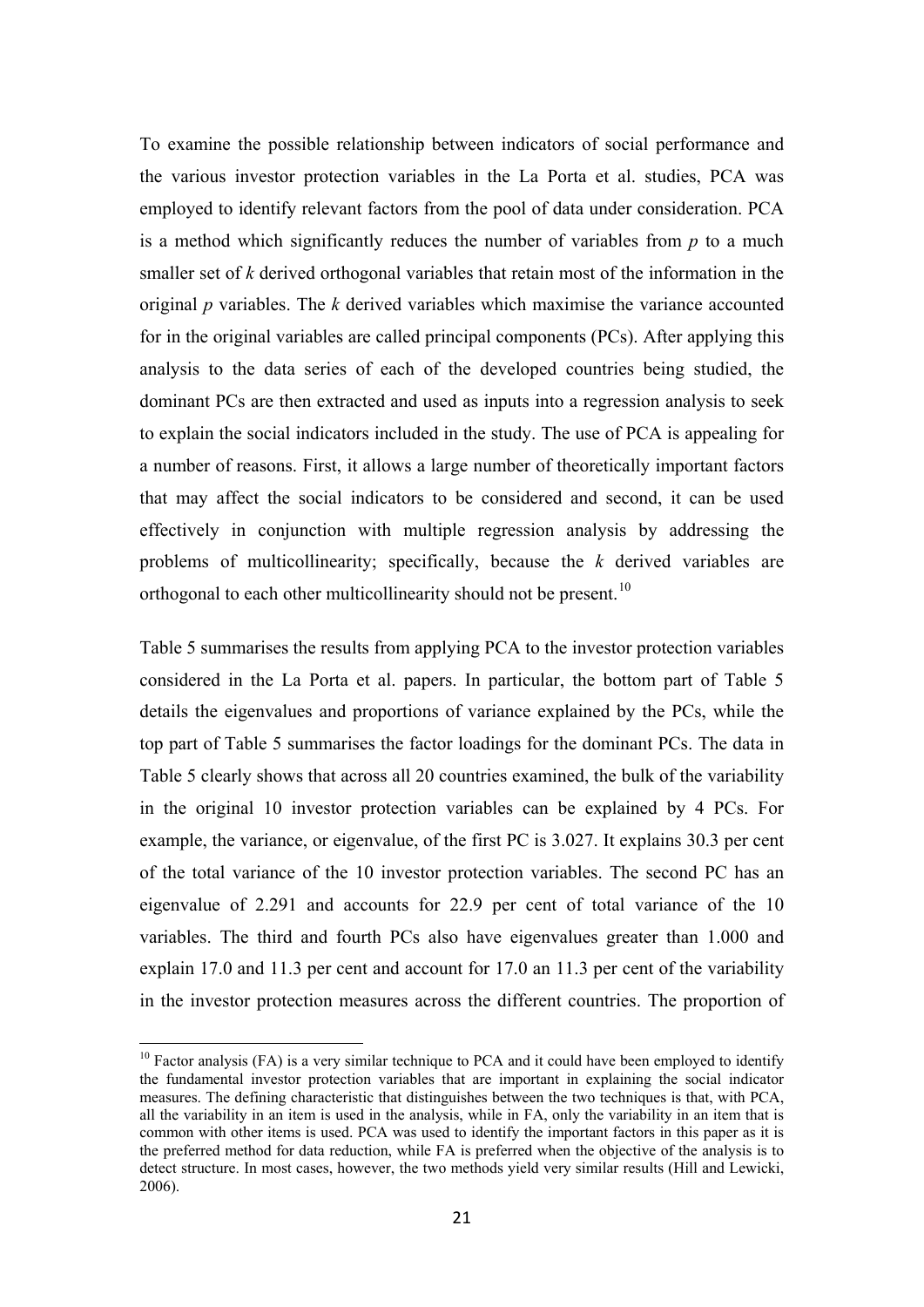<span id="page-22-0"></span>variance explained by the remaining 6 PCs is relatively low and their eigenvalues are all small.

### **[Table 5 about here]**

The Kaiser criterion was used to select the PCs which should be used as inputs for the regression analysis. The criterion recommends that only those PCs with eigenvalues greater than or equal to 1, should be retained (Kaiser 1960). Jolliffe (1972) has suggested a cut-off point of 0.7. However, in this instance, Jolliffe's criterion results in the same number of components being retained as Kaiser's criterion of the eigenvalue being greater than or equal to 1 (Dunteman 1994). Therefore, the adoption of these criteria led to the retention of 4 PCs. Together, these four PCs account for 81.5 per cent of the variance in the investor protection variables. Therefore, the dimensionality of the dataset can be reduced from 10 to 4.

The values in top half of Table 5 indicate the factor loadings of the PCs that are identified from the data. In particular, the top half of the table therefore highlights the variables that have large coefficients of either sign in each PC vector<sup>11</sup>. The first PC, which is shown in column 2, has high positive correlations with AntiDir, Rule of Law and IPOsPop and negative correlations with GDP Growth as well as 1[s1](#page-22-0)Vote. This PC primarily reflects strong shareholder rights and a vibrant new issue market; it is labelled "Outsider Capitalism" in the current analysis. The second PC shows large negative co-efficients for ExCapGNP, GDPGrowth and 1s1Vote and can be interpreted as small stock market/ low growth variable. We label this PC "Insider Capitalism" in the remainder of the paper. The largest co-efficients for the third PC are positive for FirmsPop and negative for GDP Growth as well as Debt/GNP. This can be interpreted as a large stock market/ low growth/low debt variable; as a result, we label this PC as the "Small Economy" variable. The fourth PC is mainly associated with strong "Creditor Rights".

<sup>&</sup>lt;sup>11</sup> PCA is subject to a number of limitations. One limitation of the method is that it can often be difficult to interpret the principal components. This situation typically arises when several variables in the PC vectors have large coefficients of either sign (Dunteman, 1994). However, this limitation was not a concern in the current analysis as, in each market, the identity of the high loading variables in each PC vector was very clear. A second limitation of the technique is that the choice of how many PCs to extract for further analysis is subjective, although the PCs will explain most of the variation in the original factors; they may not be useful in explaining the dependant variable (Brooks 2002). That is, and in terms of the current analysis, although the PCs will explain most of the variation in the original economic and fundamental factors, they may not be the most useful as explanations of emerging market share returns.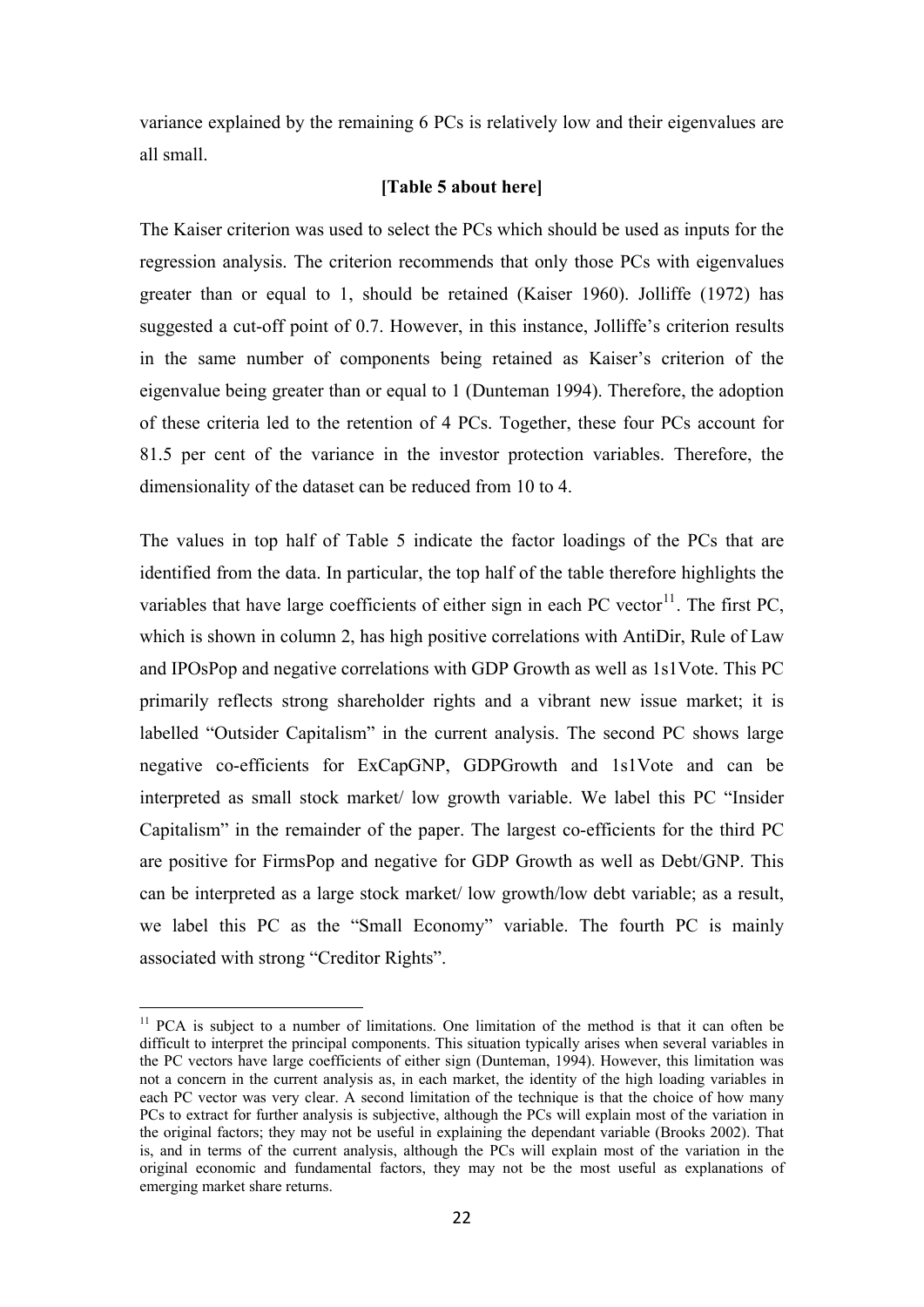<span id="page-23-0"></span>In the final part of the empirical analysis, the dominant PCs together with Legal Origin variables are used as inputs to a regression analysis in order to explain the social indicator variables of the 22 developed countries included in this study<sup>12</sup>. Five regression models are considered. First, the under 5 child mortality figures of the sample countries are regressed on each of the four PCs as well as three [du](#page-23-0)mmy variables representing legal origin (Legal Origin 2 (French), Legal Origin 3 (German) and Legal Origin 4 (Scandinavian)); a variable was not added for Legal Origin 1 (English) as the regression equation would have been over-specified. Instead, the impact of Legal Origin 1 is accounted for the in constant term: all of the other coefficients need to be interpreted relative to the level of U5 01-04 in English common law countries<sup>13</sup>. Four similar regression equations were estimated for the other social indicator variables. These regression models took the form:

$$
SIsi = \beta_0 + \beta_1 PC_{1i} + \beta_2 PC_{2i} + \beta_3 PC_{3i} + \beta_4 PC_{4i} + \beta_5 LO2 + \beta_6 LO3 + \beta_7 LO4 + \varepsilon i
$$
 (1)

where SIsi is the social indicator s for country i  $(s = U5)$  Child Mortality 01-04,  $R10/P10$ , Gini index, Log PR Pop and % Women MPs), PC is principal component for country i, LO is the Legal Origin dummy variable for French (LO2), German (LO3) and Scandinavian (LO4) legal traditions. Finally, εi is a random error term.

Table 6 reports the results from estimating equation  $(1)^{14}$ . In particular, the table details the co-efficient of each PC and Legal Origin variable, with their corresponding p-values. The adjusted R²s for the 5 regressions are als[o s](#page-23-0)hown. An inspection of Table 6 suggests that a significant relationship exists between some of the social indicator measures and the PC as well as legal origin variables. The strongest and most significant associations are between under 5 child mortality as well as income inequality and legal origin variables. For example, the co-efficients for the legal origin

 $12$  In fact, the regression results reported in this paper relate to data for 20 of the 22 countries since IPOsPop information was missing for Australia and Switzerland. However, imputing values for these two missing observations and thereby increasing the sample up to 22 countries does not alter either the PCA results of the regression findings.

 $<sup>13</sup>$  A regression was also run where one dummy variable was added depending on whether the country</sup> had an English common law tradition (value  $= 1$ ), or not (value  $= 0$ ). In this instance, the dummy variable had the following co-efficients:  $2.237$  (p=0.000) for U5 01-04;  $5.124$  (p=0.038) for R10/P10; 10.498 (p=0.003) for the Gini Index; 0.256 (p=0.142) for Log PR Pop; and -16.143 (p=0.013) for % Women MPs.

<sup>&</sup>lt;sup>14</sup> Although not shown in Table 6, the VIFs for all of the variables were less than 5.0 suggesting that multicollinearity was not problematic in these regression equations.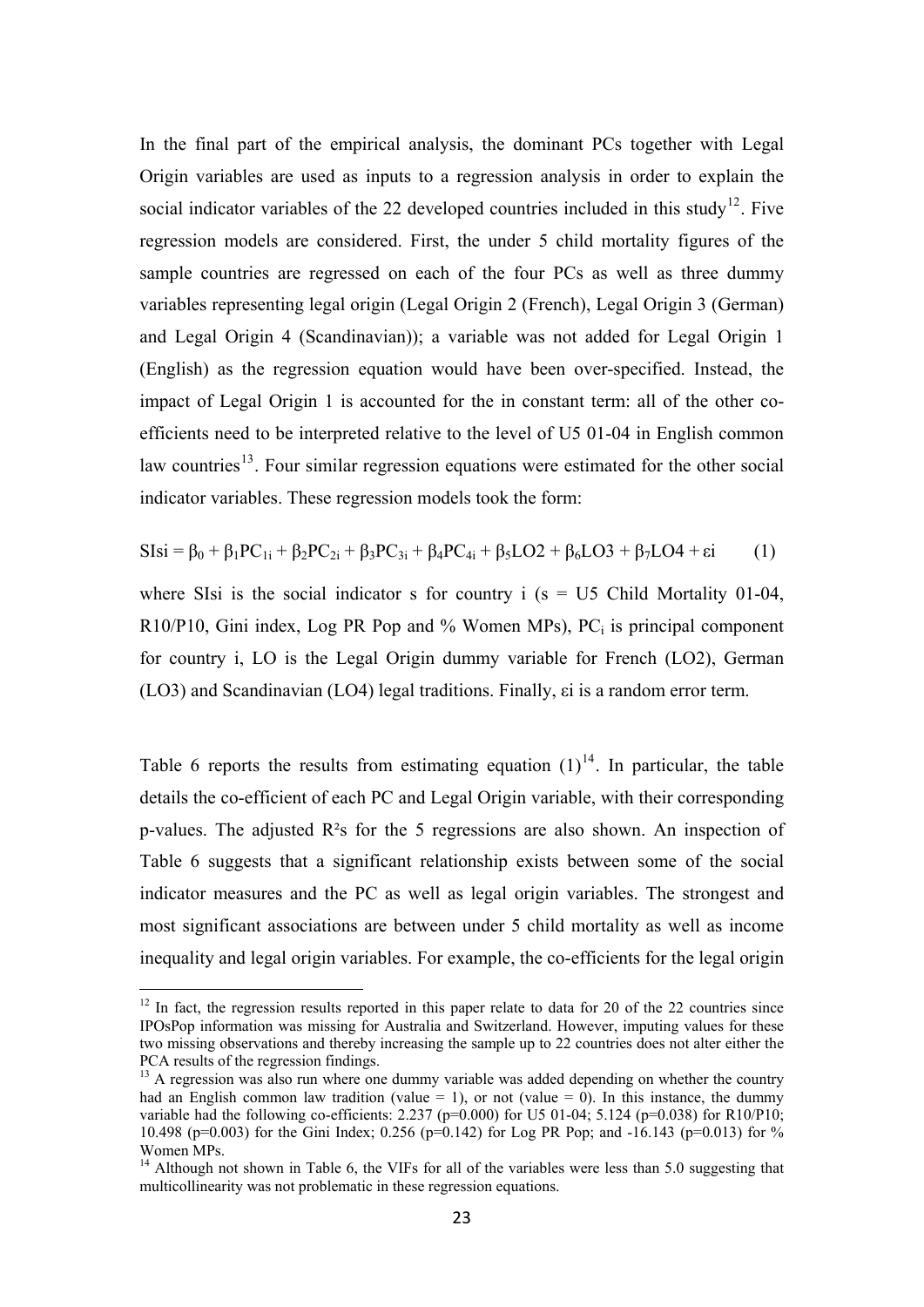variables are negative for the U5 01-04 equation suggesting that under 5 child mortality is lower in countries which don't have an English common law tradition; for those countries with a German or Scandinavian legal tradition, the co-efficients are statistically significant at the 5 per cent level. A similar picture emerges for the Gini index equation where Legal Origin 3 and Legal Origin 4 dummy variables have coefficients of -9.068 and -10.810 with p-values of 0.020 and 0.000 respectively. For the R10/P10 (% Women MPs) variable, only the co-efficient for the Legal Origin 4 countries is statistically negative (positive) at the 5 per cent level.

### **[Table 6 about here]**

An inspection of the co-efficients on the PC variables indicates that only one significant value is observed. The Creditor Rights variable (PC4) is positively associated the percentage of Women MPs in a country (co-efficient  $= 4.244$ , p-value  $=$ 0.025). However, this may simply reflect the fact that in Scandinavian countries, creditor rights are protected to a greater extent and a larger percentage of MPs are women. None of the other PC measures constructed from the investor protection variables employed in La Porta et al. can significantly explain the social indicators of the countries being studied.

Finally, it is worth pointing out that three of the regression equations have relatively high explanatory power. Specifically, for the U5 01-04, Gini index and % Women MPs, the  $\mathbb{R}^2$  values are 0.71, 0.65 and 0.63 respectively. The only equation with a very low level of explanatory power is where Log PR Pop is the dependant variable; in this instance, the  $R^2$  is only 0.05 and none of the co-efficient values are statistically different from zero.

#### **Common and Civil Law Traditions and Corporate Law**

Reference to the work of Berle and Means is a recurring theme in a number of the La Porta et al papers (see, especially, La Porta et al. 1999). That theme is the need to reappraise a common image of corporate structures, stemming from Berle and Means classic analysis, which focuses on the agency conflict between ownership and control. They state that "Our results present a different picture of the ownership structure of a modern corporation than that suggested by Berle and Means and widely accepted in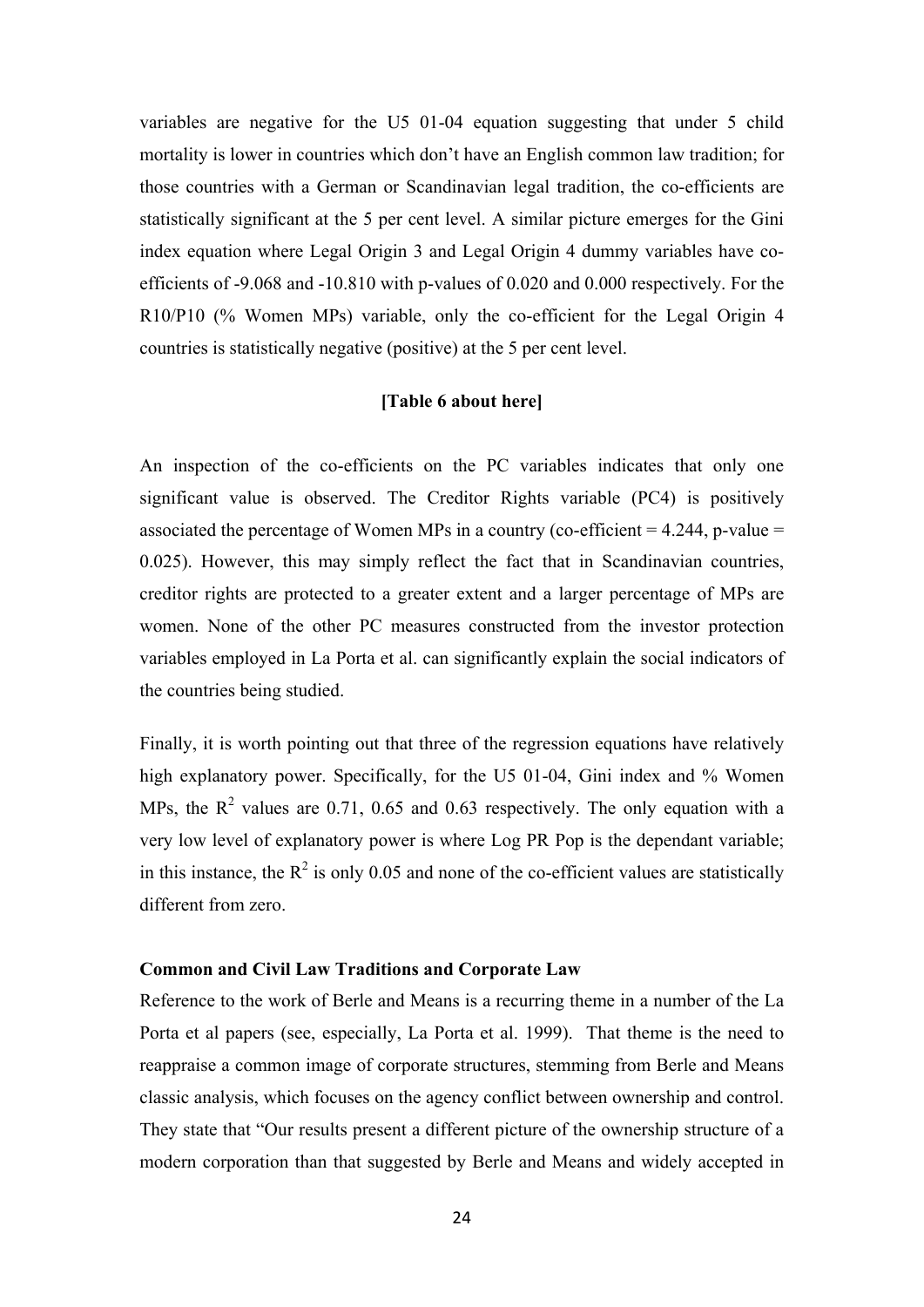the finance literature." (La Porta et al., 1999, p. 502). And La Porta et al (2008) state that:

"The last decade has witnessed an explosion of research on corporate governance that uses the investor protection framework. This research has successfully replaced the traditional Berle–Means conception of a public corporation with a much more realistic for most of the world model of family-run firms, pyramidal and group structures, and tremendous conflicts between outside investors and controlling shareholders. (p. 287).

However there is another, more fundamental, insight of Berle and Means on which La Porta et al appear to be silent, and which is an explicit critique of the common law tradition and its implications for corporate governance. That analysis, we will argue, is consistent with an expectation that societal well being will be better in civil law rather than common law countries.

In their discussion of "The traditional logic of property", Berle and Means (1932, Book Four, Chapter 1), refer to legal, economic and social issues "which must now be squarely faced". The most important issue that they identify is "who should receive the profits of industry", in other words, should large companies be run in the interests of the "owners" or others? Berle and Means place quotation marks around the word "owners" to indicate the problematic issue of identifying the meaning of, and the rights attaching to, ownership of large and publicly important enterprises. They assert that under common law, the traditional logic of property requires that the entire profit be awarded to the shareholders. They discuss the historical development of the law pertaining to property when power to manage assets was delegated to others. The dominant tradition is that those with delegated rights to control assets owned by others do so as fiduciaries. They follow their examination of such developments by stating

"Underlying all this is the ancient preoccupation of the common law with the rights of property. Primarily, the common law did not undertake to set up ideal schemes of government. It aimed to protect men in their own." (Berle and Means, 1932, p.296).

This legal tradition is subjected to a critical reappraisal by Berle and Means. In this exercise they address fundamental questions arising from the separation of ownership and control. However their interest in this question was not confined to the classic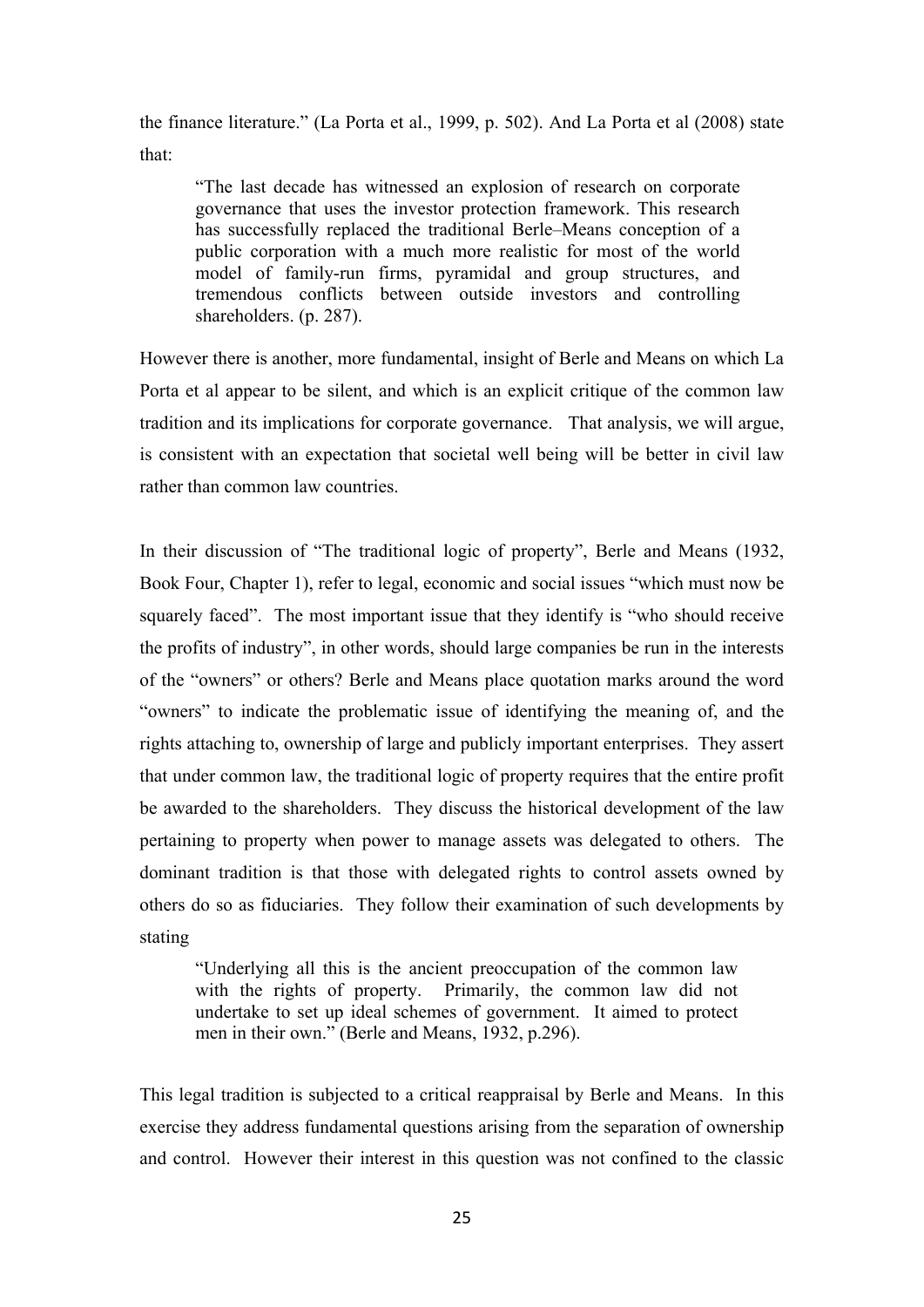<span id="page-26-0"></span>agency problem with which they are closely associated - they were much more concerned with the significance for wider society of the operation of large corporations.

They reason that the nature of the modern corporation "calls for analysis, not in terms of business enterprise but in terms of social organization" because the corporation has become a site of highly centralized power in which many interests are at stake. Their discussion then centres on the historical process by which power is challenged – as happened in relation to the absolute religious power once wielded by the church, and the slow process by which constitutional law developed in the political context. Berle and Means do not predict how this essentially political question, of how the diverse groups which have an interest in the operation of the corporation will resolve their interests; but they do take a normative, as well as an analytic perspective in considering future possibilities.

They consider that the owners of passive property, having given up the role of managing their resources, have also given up the right to have the entity operated in their interest<sup>15</sup>. But they are also emphatic that the elimination of the "sole interest of the passive owner" does not mean that the controlling group should take over the same right: [the](#page-26-0)y conclude that neither "the claims of ownership nor those of control can stand against the paramount interests of the community". They recognize that institutional and political accommodations will need to be fashioned, but hold that:

"When a convincing system of community obligations is worked out and is generally accepted, in that moment the passive property right of today must yield before the larger interests of society." (p.312).

They envisage courts having to moderate their traditional position on property rights by whichever "legal theories they might choose" to recognize what Berle and Means see as a social imperative. They base this imperative on a continuing historical process whereby concentrated power is forced to accede to the wider interests of the polity. (see also Engelen, 2002 and Gomez and Korine, 2005). They argue that:

<sup>&</sup>lt;sup>15</sup> In the General Theory, Keynes (1936) famously went somewhat further than Berle and Means in his disdain for rewarding the passive investor. He advocated (metaphorically) "the euthanasia of the rentier, of the functionless investor" (p.235) and the consequent "euthanasia of the cumulative oppressive power of the capitalist to exploit the scarcity value of capital".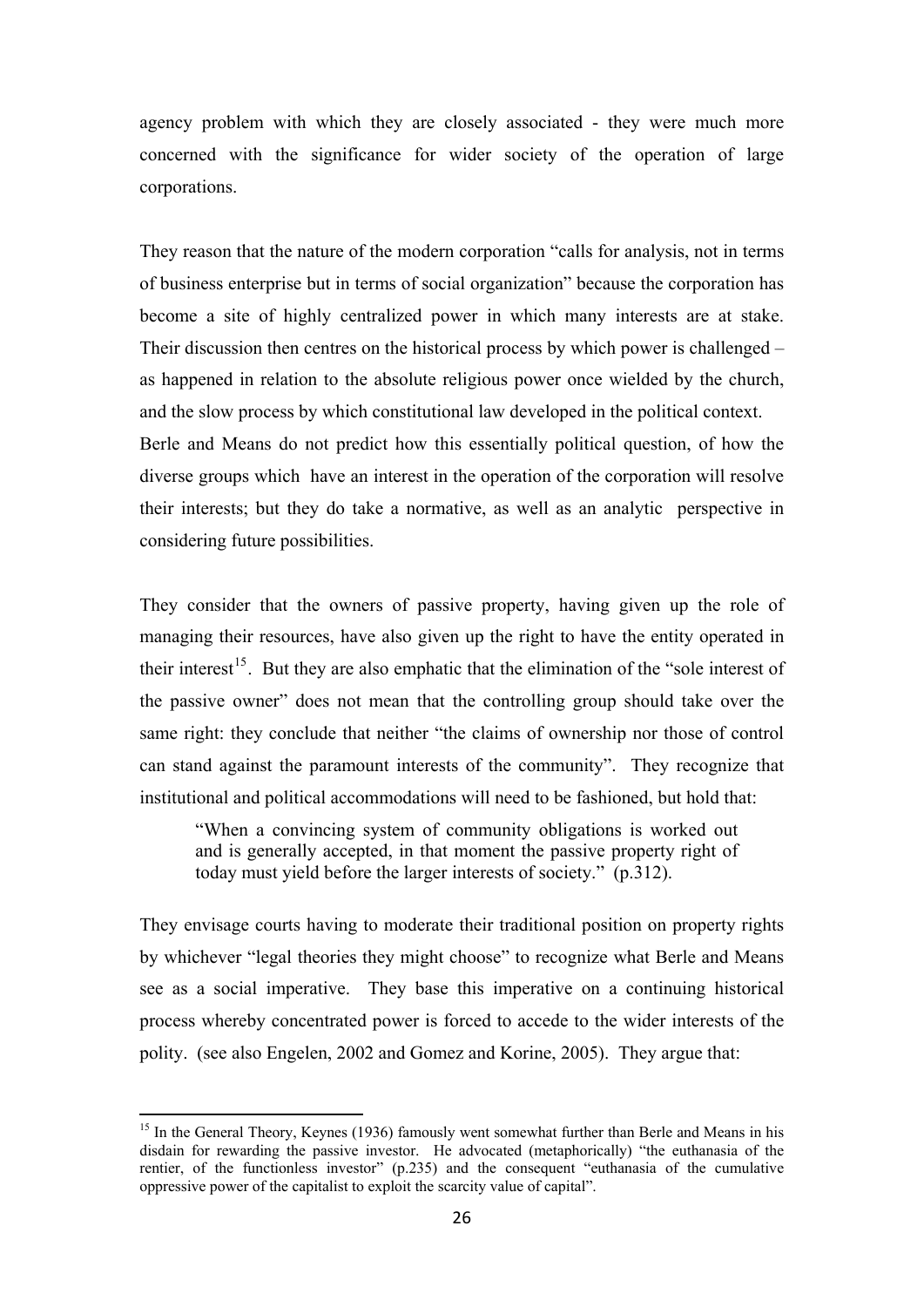<span id="page-27-0"></span>"It is conceivable, - indeed it seems almost essential if the corporate system is to survive, - that the "control" of the great corporations should develop into a purely neutral technocracy, balancing a variety of claims by various groups in the community and assigning to each a portion of the income stream on the basis of public policy rather than private cupidity". (p.313).<sup>16</sup>

They go on to reiterate the point about the historical imperative whereby power is and should be challenged [whe](#page-27-0)never it becomes too concentrated – and with great prescience they foresee the potential for corporations to become so powerful that they can dominate the state. This reinforces their central point that the control of such organisations should become a matter of constitutional reform in the wider democratic and public interest, rather than a vehicle for promoting the interest of powerful groups.

Their views of the differing characteristics of a legal framework which aims to balance the interests of all members of society, and the common law which merely seeks to defend "men in their own" are, we submit, of great salience given the evidence adduced in this paper of the wider societal impacts which are associated with legal traditions.

#### **Conclusion**

Our conclusion to this paper can be stated succinctly. Following the thrust of the Berle and Means analysis we contend that the common law tradition leads to the spurious depoliticisation of issues that are central to political mediation. And we have adduced evidence that it leads to social outcomes, relative to those found in countries with a civil law tradition, which should give profound cause for concern and prompt the question of how such outcomes could be ameliorated. And in this context, we believe that the wide influence of the work of La Porta et al. is a matter for concern. Shleifer (2002) asserts that:

"The evidence identifies no benefits of the more interventionist institutions [of civil law countries] for economic or social outcomes. To the contrary, French legal origin typically is associated with worse public sector outcomes" (p.3).

 $16$  For a vigorous and well known challenge to such a governance philosophy, see Jensen (2001).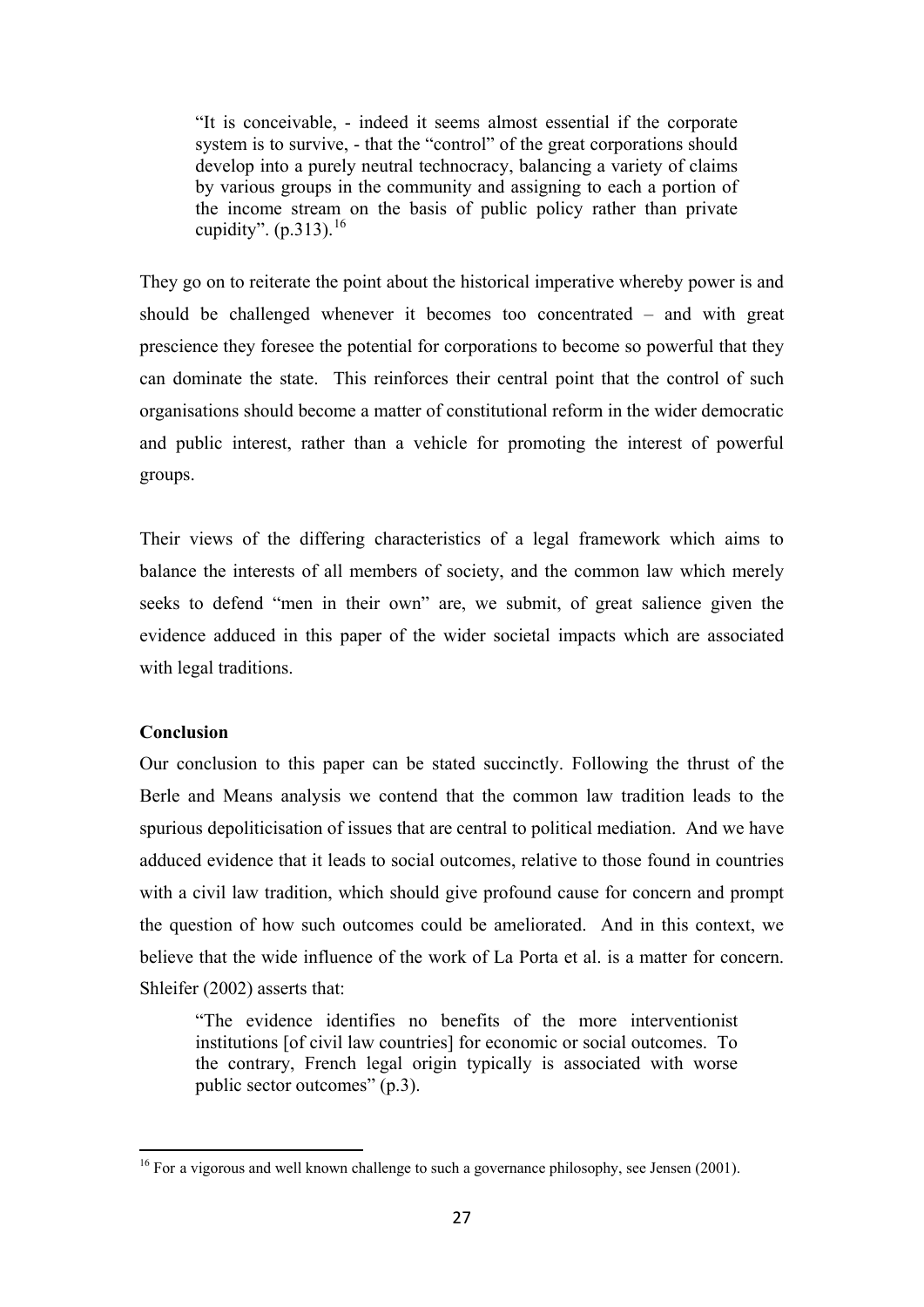And, perhaps even more worryingly that

"In the years ahead, institutional reform may become one of the key strategies for improving human welfare." (p.5)

We also note that much of the analysis and evidence, produced by La Porta et al., on the relationship between varieties of capitalism, including legal traditions and related forms of corporate governance, is of great significance and potential importance. Unfortunately their "narrow view", which may have appeal to some investors, has obscured the really important implications of their work for wider society.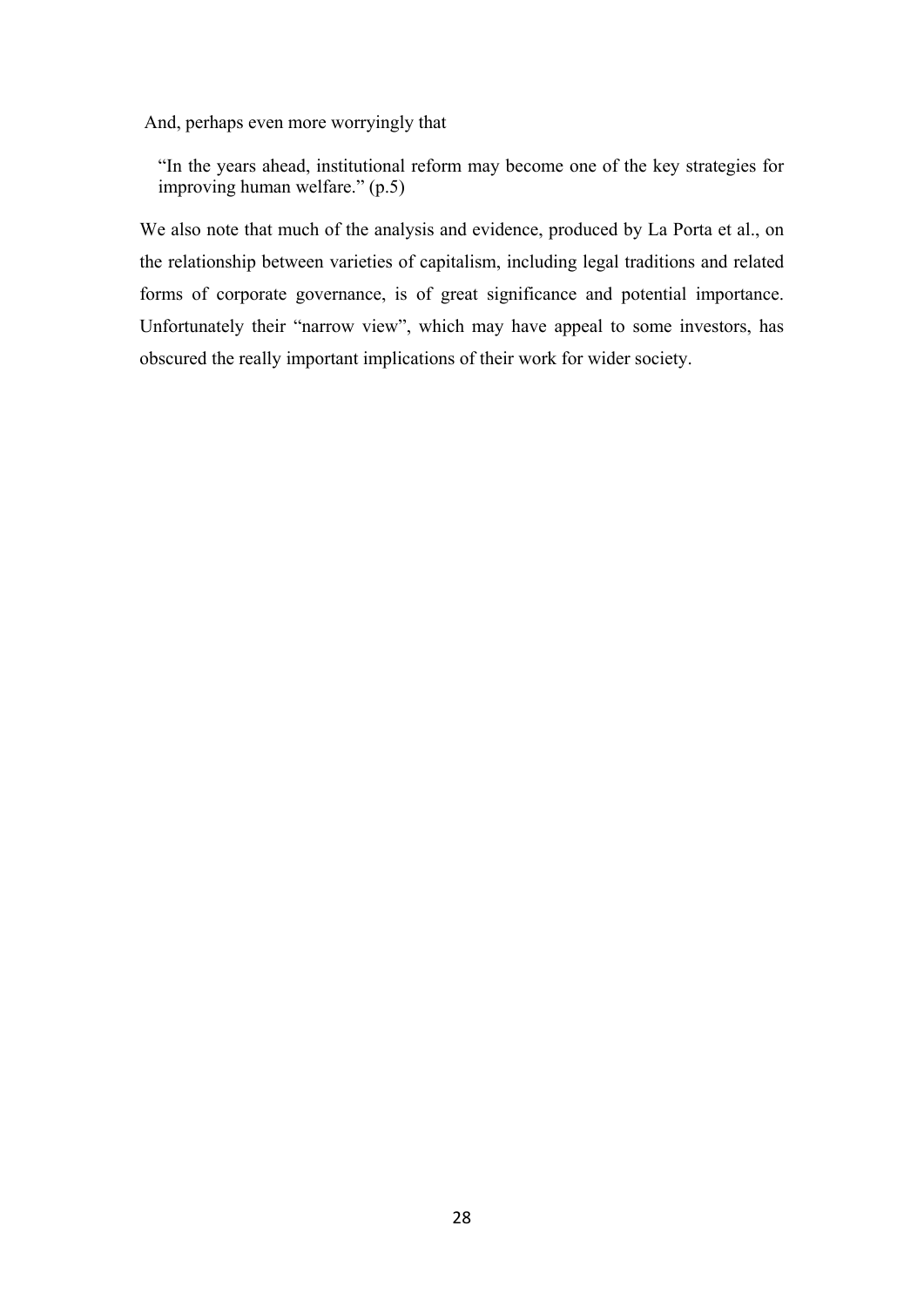### **References**

ASSC (Accounting Standards Steering Committee) (1975) *The Corporate Report* ICAEW, London.

Berle, A.A. and Means, G.C. (1967/1932) *The Modern Corporation and Private Property*, Harcourt, Brace & World Inc, New York.

Burchell S., C. Clubb & A. Hopwood, (1985) "Accounting in its social context: Towards a history of value added in the United Kingdom" *Accounting, Organizations and Society* Vol.10 No.4 pp. 381-413.

Collison D.J.., Dey, C.R., Hannah, G. & Stevenson, L.A. (2007) "Income inequality and child mortality in wealthy nations" *Journal of Public Health,* Vol. 29, No. 2, pp. 114-117.

Collison D.J., Dey, C.R., Hannah, G. & Stevenson, L.A. (2009) "Anglo-American capitalism: the role and potential role of social accounting", unpublished University of Dundee Discussion Paper.

Christian, D. (1974) "International social indicators: the OECD experience", *Social Indicators Research,* Vol. 1, pp. 169-186.

Diener, E. and Suh, E. (1997) "Measuring quality of life: economic, social and subjective indicators", *Social Indicators Research*, Vol. 40, pp. 189-216.

Dierkes, M. (1981) "Foreword" to "Studies in the Social Accounting and Social Indicator Movements", *Accounting Organizations and Society* Vol. 6 No.3, pp. 217- 218.

Dore, R. (1999) "Varieties of Capitalism in the Twentieth Century", *Oxford Review of Economic Policy*, Vol.15, No.4, pp. 102-120.

Dore, R. (2000) *Stock Market Capitalism: Welfare Capitalism*, Oxford University Press.

Dore, R. (2006). "Japan's Shareholder Revolution", *CentrePiece Magazine*, Paper No CEPCP220, December, 22-24.

Engelen, E. (2002) "Corporate governance, property and democracy: a conceptual critique of shareholder ideology", *Economy and Society*, Vol. 31 No.3 pp. 391-413.

Galnoor, I. (1974) "Social indicators for social planning: the case of Israel", *Social Indicators Research,* Vol. 1, pp. 27-57.

Clarke, T. (2007)

Glatzer, W. (1981) "An overview of the international development in macro social indicators", *Accounting Organizations and Society* Vol. 6 No.3, pp. 219-234.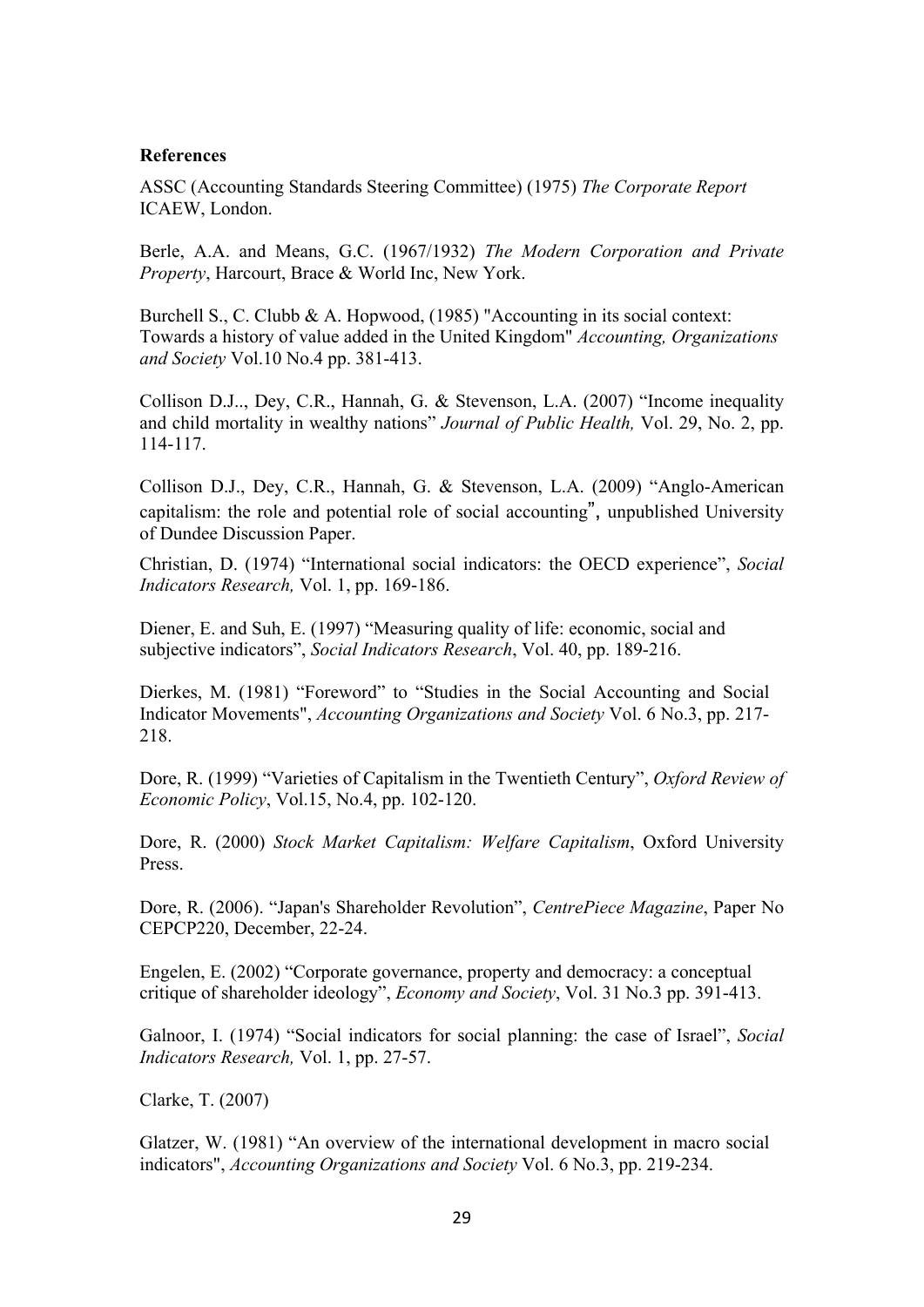Goeke, J. (1974) "Some neglected social indicators", *Social Indicators Research,* Vol. 1, pp. 85-105.

Gomez P. and Korine, H. (2005) " Democracy and the evolution of corporate governance", *Corporate Governance,* Vol.13 No.6, pp.739-752.

Gray R.H., R.Kouhy & S.Lavers (1995) "Corporate social and environmental reporting: A review of the literature and a longitudinal study of UK disclosure" *Accounting, Auditing and Accountability Journal* 8(2) pp. 47-77.

Gray R.H. (2002) "The Social Accounting Project and *Accounting Organizations and Society*: Privileging Engagement, Imaginings, New Accountings and Pragmatism over Critique", *Accounting Organizations and Society,* Vol. 27, No. 7, October pp. 687- 708.

Hall, P.A. and Soskice, D. (2001) *Varieties of Capitalism: The Institutional Foundations of Comparative Advantage*, Oxford University Press, New York.

Hansmann, H. and Kraakman, R. (2001) "The End of History for Corporate law", *The George Town Law Journal*, Vol.89, pp. 439-468.

Hutton, W. (1995) The *State We're In*, Jonathan Cape.

Hutton, W. (2003) The *World We're In*, Abacus.

Jensen, M. (2001) "Value Maximization, Stakeholder Theory, and the Corporate Objective Function". *Journal of European Financial Management, 2001,* p. 298-317.

Keynes, J.M. (1936/2008) *The General Theory of Employment, Interest and Money,*  Macmillan Cambridge University Press, for Royal Economic Society in 1936 republished by BN Publishing.

King, R.G. and Levine, R. (1993) "Finance and Growth: Schumpeter Might Be Right" *Quarterly Journal of Economics*, 108, August, pp. 717-737.

La Porta, Rafael, Florencio Lopez-de-Silanes, Andrei Shleifer, and Robert W. Vishny, (1996) "Law and Finance", NBER Working Paper*,* 5661.

La Porta, Rafael, Florencio Lopez-de-Silanes, Andrei Shleifer, and Robert W. Vishny (1997a) "Legal Determinants of External Finance" *The Journal of Finance*, Vol. 52, No. 3, July. pp. 1131-1150.

La Porta, Rafael, Florencio Lopez-de-Silanes, Andrei Shleifer, and Robert W. Vishny, (1997b) "Trust in large organisations", *American Economic Review Paper and Proceedings,* Vol. 87, pp. 333- 338.

La Porta, Rafael, Florencio Lopez-de-Silanes, Andrei Shleifer, and Robert W. Vishny, (1998) "Investor Protection and Corporate Governance ", *Journal of Financial Economics,* Vol. 58. No. 1, pp. 3-27.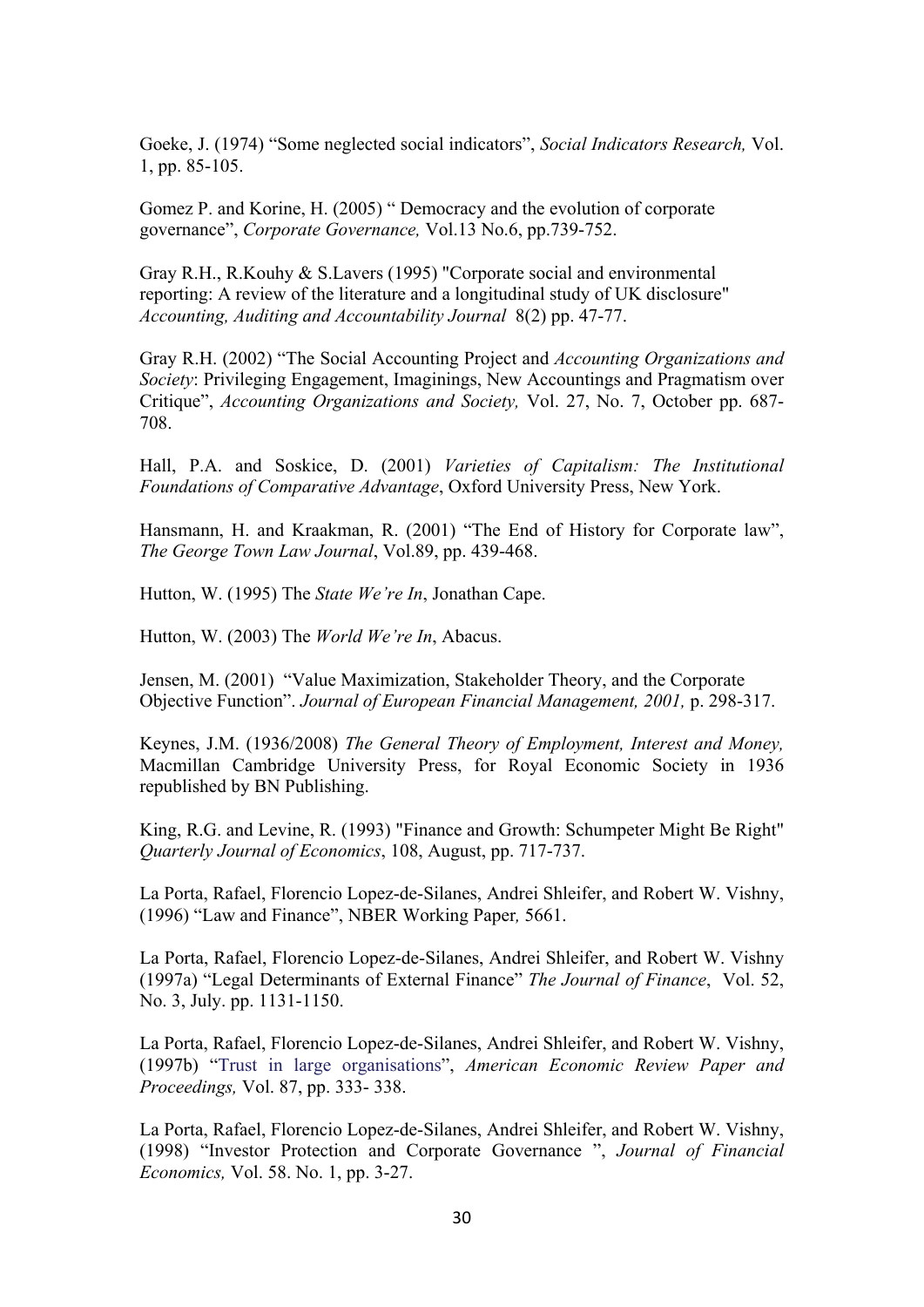La Porta, Rafael, Florencio Lopez-de-Silanes and Andrei Shleifer, (1999a) "The Quality of Government", *The Journal of Law, Economics and Organization,* Vol. 15. No. 1. pp. 222-279.

La Porta, Rafael, Florencio Lopez-de-Silanes and Andrei Shleifer, (1999b) "Corporate Ownership Around the World", *Journal of Finance,* Vol. 54. No. 2. pp. 471-517.

La Porta, Rafael, Florencio Lopez-de-Silanes, Andrei Shleifer, and Robert Vishny, 1999, "The

Quality of Government", *Journal of Law, Economics, and Organization*, Vol. 15, No.1, pp. 222-279.

La Porta, Rafael, Florencio Lopez-de-Silanes, Andrei Shleifer, and Robert W. Vishny (2002) "Investor protection and corporate valuation", *The Journal of Finance*, Vol. 57, No. 3, July. pp. 1147-1170.

La Porta, Rafael, Florencio Lopez-de-Silanes, and Andrei Shleifer (2006) "What Works in Securities Laws?", *The Journal of Finance*, Vol. 61, No. 1, February. pp. 1- 32.

La Porta, Rafael, Florencio Lopez-de-Silanes and Andrei Shleifer, (2008) "The Economic Consequences of Legal Origins ", *Journal of Economic Literature,* Vol. 46. NO. 2 pp. 285-232.

Layard, R. (2005) *Happiness: Lessons from a New Science*, Penguin.

Levine, R. (1998) "The Legal Environment, Banks and Long-Run Economic Growth" *Journal of Money Credit and Banking*, Vol. 30, No. 3, August, pp. 596-613.

Levine, R. and Zervos, S. (1998) "Stock Markets, Banks, and Economic Growth", *American Economic Review*, Vol. 88, No.3, pp. 537-558.

Liu, B. (1974) "Quality of life indicators: a preliminary investigation", *Social Indicators Research*, Vol. 1, pp. 187-208.

Parke, R. & Peterson, J.L. (1981) "Indicators of social change: developments in the United States Of America", *Accounting Organizations and Society* Vol. 6 No.3, pp. 235-246.

Pistor, K. (2006) "Legal Ground Rules in Coordinated and Liberal Market Economies." pp. 249–280 in *Corporate Governance in Context: Corporations, States, and Markets in Europe, Japan, and the US*, ed. Klaus J. Hopt, Eddy Wymeersch, Hideki Kanda and Harald Baum, Oxford and New York: Oxford University Press.

Preston, L.E. (1981) "Research on corporate social reporting: directions for development", *Accounting Organizations and Society* Vol. 6 No.3, pp. 255-262.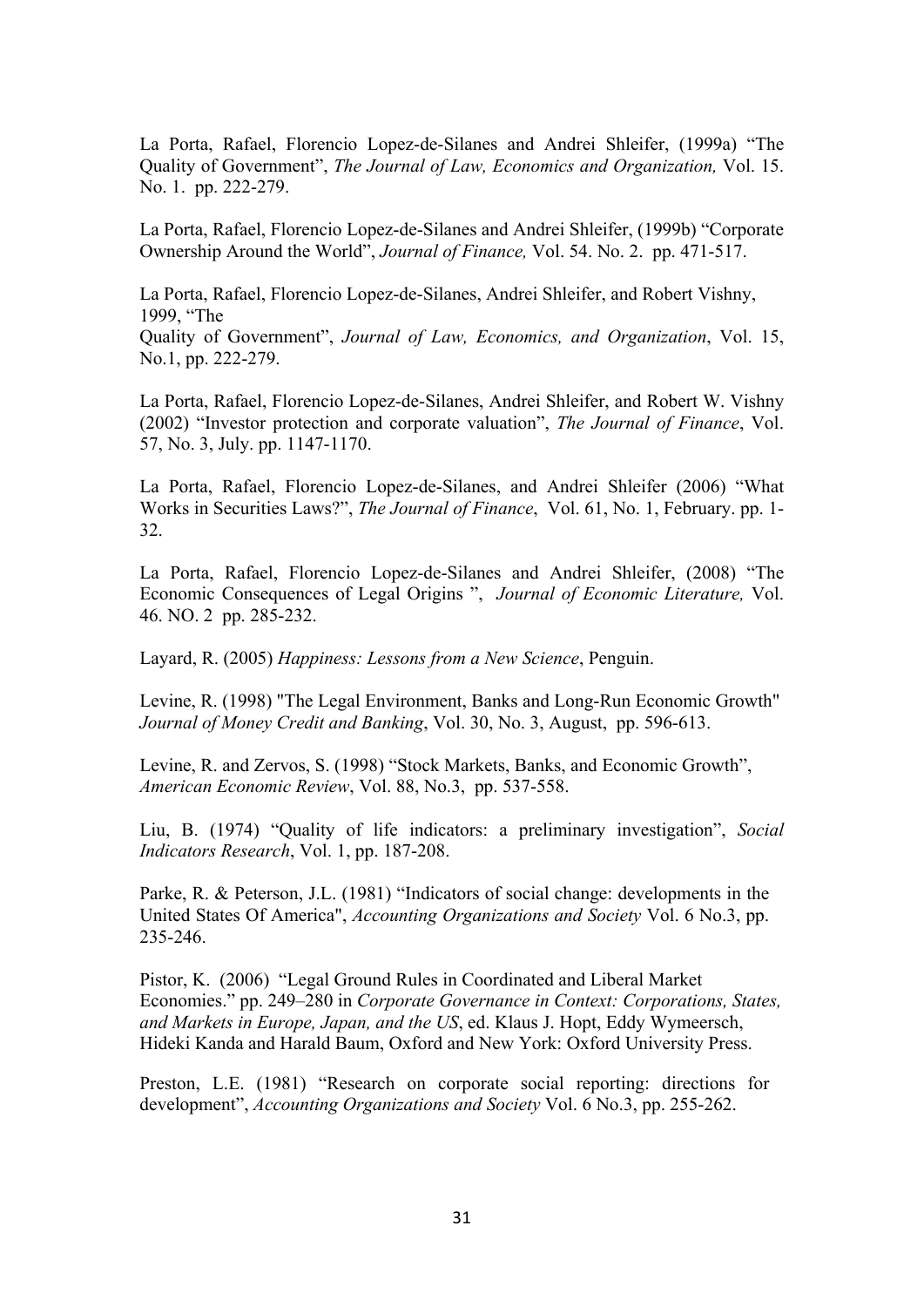Rajan, R.G. and Zingales, L. (1995) "What Do We Know about Capital Structure? Some Evidence from International Data", *Journal of Finance*, Vol. 50, No.5, December, pp.1421-1460.

Reynolds, A. (1999) "Women in the legislatures and executives of the world: Knocking at the highest glass ceiling" *World Politics*, Vol. 51, No. 4, pp. 547-572.

Reynolds, T. H. and Flores, A. A. (1989) *Foreign Law: Current Sources of Codes and Basic Legislation in Jurisdictions of the World.* Littleton, Colo. cited in La Porta et al., 1998.

Seashore, S. (1974) "Job satisfaction as an indicator of the quality of employment", *Social Indicators Research,* Vol. 1, pp.135-168.

Shleifer, A. (2002) "The New Comparative Economics" NBER Research Summary, *NBER Reporter*, Fall, pp. 1-5.

Siems, M (2005) What Does Not Work in Comparing Securities Laws: A Critique on La Porta et al.'s Methodology, *International Company and Commercial Law Review, pp.300-305*.

Shleifer, Andrei and Robert W. Vishny (1997) Survey of Corporate Governance, *The Journal of Finance*, Vol. 52, No. 2, July. pp. 737-783.

Solomon (2007) *Corporate Governance and Accountability*, 2<sup>nd</sup> edn., John Wiley & Sons, Chichester.

Wilkinson, R.G. (2005) *The Impact of Inequality: How to Make Sick Societies Healthier*, The New Press.

Wilkinson, R.G. and Pickett, K.E. (2006) "Income inequality and population health: A review and explanation of the evidence", *Social Science & Medicine*, Vol. 62, No. 7, pp. 1768-1784.

Wilkinson, R.G. and Pickett, K.E. (2009) *The Spirit Level: Why More Equal Societies Almost Always Do Better,* Allen Lane, London.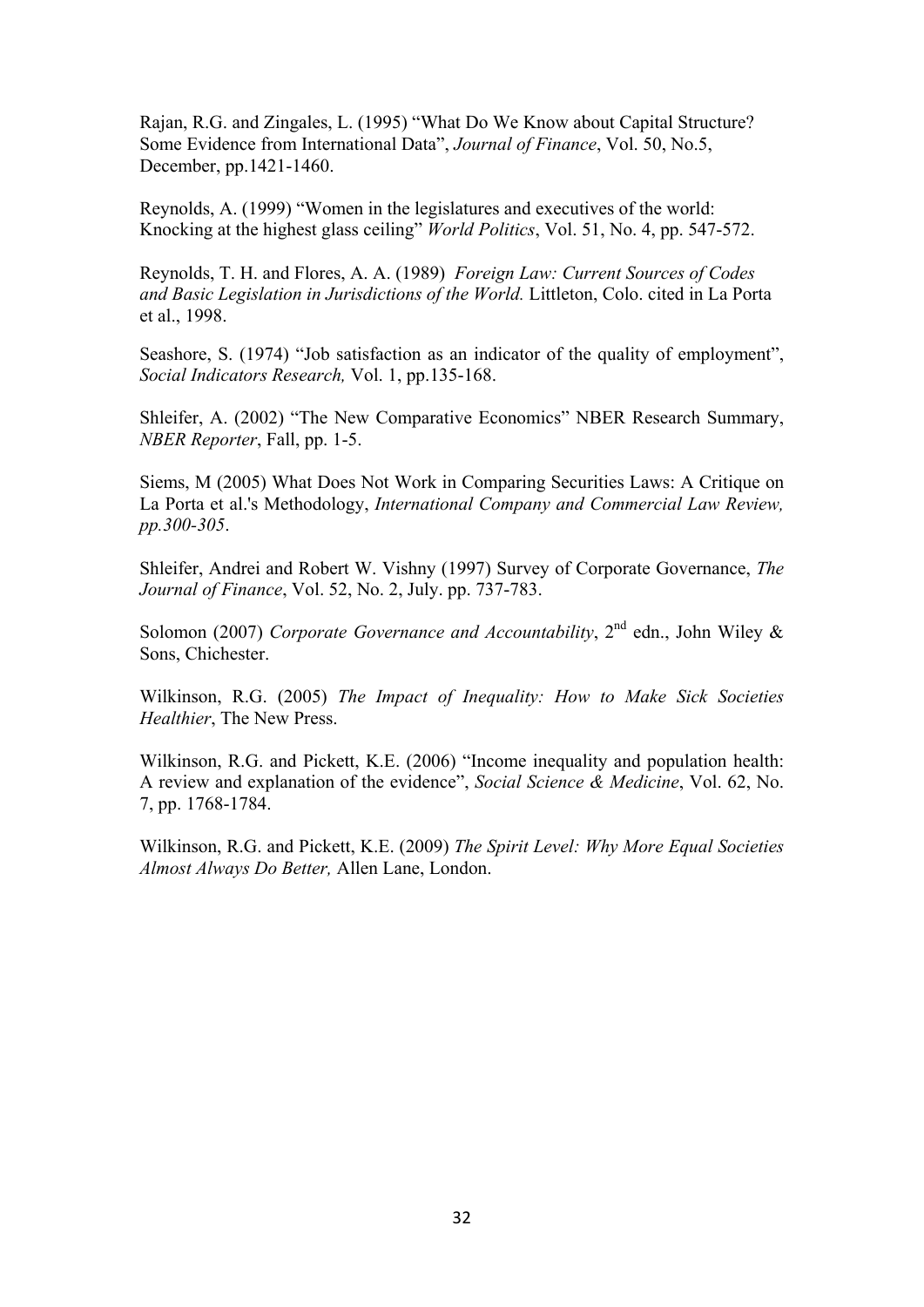| Legal          | U5 01-04 |             | R10/P10 |             | Gini Index |              | Log PR POP |             | % Women MPs |             |  |  |
|----------------|----------|-------------|---------|-------------|------------|--------------|------------|-------------|-------------|-------------|--|--|
| Origin         |          |             |         |             |            |              |            |             |             |             |  |  |
|                | Mean     | StDev       | Mean    | StDev       | Mean       | <b>StDev</b> | Mean       | StDev       | Mean        | StDev       |  |  |
| $\mathbf{1}$   | 6.500    | 0.775       | 12.250  | 2.534       | 35.850     | 2.758        | 2.203      | 0.352       | 21.167      | 6.664       |  |  |
| $\overline{2}$ | 5.357    | 0.197       | 10.514  | 2.256       | 34.300     | 2.466        | 2.030      | 0.089       | 24.457      | 11.036      |  |  |
| 3              | 5.050    | 0.371       | 7.020   | 1.651       | 29.520     | 3.347        | 1.939      | 0.090       | 22.320      | 10.457      |  |  |
| 4              | 4.063    | 0.625       | 6.500   | 1.098       | 25.600     | 0.983        | 1.874      | 0.040       | 41.025      | 4.730       |  |  |
|                |          |             |         |             |            |              |            |             |             |             |  |  |
| F statistic    |          | 18.18       |         | 9.28        |            | 15.73        |            | 2.72        |             | 4.64        |  |  |
| p-value        |          | 0.00        | 0.01    |             | 0.00       |              | 0.08       |             | 0.01        |             |  |  |
|                |          |             |         |             |            |              |            |             |             |             |  |  |
|                |          |             |         |             |            |              |            |             |             |             |  |  |
| Legal          | U5 01-04 |             | R10/P10 |             | Gini Index |              | Log PR POP |             | % Women MPs |             |  |  |
| Origin         |          |             |         |             |            |              |            |             |             |             |  |  |
|                | Median   | Z statistic | Median  | Z statistic | Median     | Z statistic  | Median     | Z statistic | Median      | Z statistic |  |  |
| $\mathbf{1}$   | 6.250    | 3.540       | 12.500  | 2.730       | 35.600     | 2.430        | 2.097      | 1.990       | 20.250      | $-1.220$    |  |  |
| $\overline{2}$ | 5.500    | 0.180       | 10.200  | 1.450       | 34.300     | 1.450        | 2.017      | 1.020       | 21.300      | $-0.530$    |  |  |
| 3              | 5.000    | $-1.210$    | 6.900   | $-2.230$    | 29.100     | $-1.610$     | 1.978      | $-0.980$    | 25.000      | $-0.940$    |  |  |
| 4              | 4.125    | $-2.980$    | 6.150   | $-2.470$    | 25.400     | $-2.810$     | 1.881      | $-2.470$    | 39.950      | 3.060       |  |  |
|                |          |             |         |             |            |              |            |             |             |             |  |  |
| H statistic    |          | 17.86       |         | 15.70       | 14.19      |              | 9.32       |             | 9.64        |             |  |  |
| p-value        |          | 0.00        | 0.00    |             | 0.00       |              | 0.25       |             | 0.02        |             |  |  |
|                |          |             |         |             |            |              |            |             |             |             |  |  |

Table 3 An Analysis of the Social Indicator Variables According to <sup>a</sup> Country's Legal Origin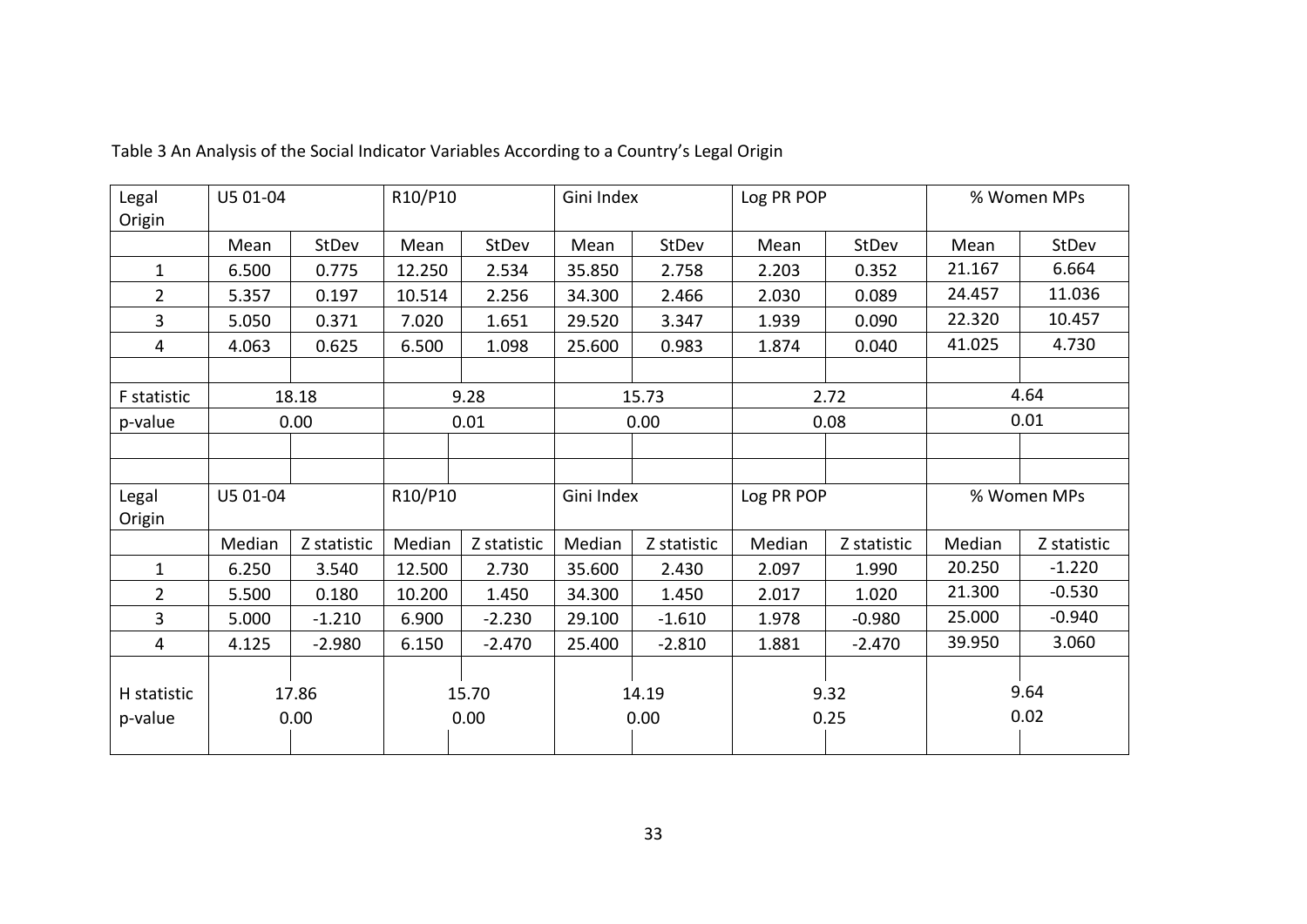|  |  |  | <b>Table 4 Correlation Analysis</b> |  |
|--|--|--|-------------------------------------|--|
|--|--|--|-------------------------------------|--|

|                    | Legal     |          |          |          |                |          |          | GDP       |           |           | Rule of  |
|--------------------|-----------|----------|----------|----------|----------------|----------|----------|-----------|-----------|-----------|----------|
|                    | Origin    | ExCapGNP | AntiDir  | FirmsPop | <b>IPOsPop</b> | CredR    | Debt/GNP | Growth    | Log GNP   | 1s1vote   | Law      |
| Legal origin       | 1.000     |          |          |          |                |          |          |           |           |           |          |
| <b>ExCapGNP</b>    | $-0.1.86$ | 1.000    |          |          |                |          |          |           |           |           |          |
| AntiDir            | $-0.423*$ | $0.522*$ | 1.000    |          |                |          |          |           |           |           |          |
| FirmsPop           | $-0.364*$ | $0.425*$ | $0.671*$ | 1.000    |                |          |          |           |           |           |          |
| <b>IPOsPop</b>     | $-0.222$  | $0.413*$ | $0.656*$ | $0.688*$ | 1.000          |          |          |           |           |           |          |
| CredR              | 0.238     | $-0.030$ | 0.016    | 0.004    | $-0.126$       | 1.000    |          |           |           |           |          |
| Debt/GNP           | $-0.168$  | $0.481*$ | 0.311    | $-0.032$ | $-0.186$       | 0.226    | 1.000    |           |           |           |          |
| <b>GDP Growth</b>  | $-0.148$  | $-0.129$ | 0.162    | $-0.164$ | $-0.214$       | $-0.139$ | $-0.011$ | 1.000     |           |           |          |
| Log GNP            | $-0.125$  | 0.336    | 0.040    | $-0.307$ | 0.181          | 0.050    | $0.557*$ | 0.186     | 1.000     |           |          |
| 1s1vote            | 0.162     | 0.063    | $-0.119$ | $-0.031$ | $-0.413*$      | 0.066    | $-0.023$ | 0.313     | 0.073     | 1.000     |          |
| Rule of Law        | 0.096     | 0.260    | 0.208    | 0.273    | $0.441*$       | $-0.096$ | 0.216    | $-0.382*$ | $-0.056$  | $-0.503*$ | 1.000    |
|                    |           |          |          |          |                |          |          |           |           |           |          |
| U5 Mortality 01/04 | $-0.912*$ | 0.349    | $0.418*$ | $0.416*$ | 0.219          | $-0.266$ | 0.248    | 0.056     | 0.179     | $-0.285$  | 0.065    |
| R10/P10            | $-0.838*$ | 0.036    | 0.293    | 0.350    | 0.206          | $-0.204$ | $-0.003$ | 0.009     | 0.035     | $-0.240$  | $-0.207$ |
| Gini Index         | $-0.801*$ | $-0.007$ | 0.146    | 0.199    | $-0.029$       | $-0.243$ | 0.037    | 0.044     | 0.006     | $-0.188$  | $-0.200$ |
| LOG PR Pop         | $-0.649*$ | 0.049    | 0.248    | 0.199    | 0.019          | 0.130    | 0.336    | $-0.027$  | 0.214     | $-0.261$  | 0.088    |
| % Women MPs        | $0.484*$  | $-0.112$ | $-0.093$ | 0.012    | 0.285          | 0.300    | $-0.172$ | $-0.417*$ | $-0.368*$ | $-0.533*$ | $0.553*$ |

Note: This table shows the Spearman correlation coefficients for the variables included in the analysis. The top half of the table displays the correlation coefficients among the investor protection and legal origin variables while the bottom half of the table shows the correlation between the social indicators and the La Porta et al. variables. An explanation of the variables is provided in Table 1 and an \* indicates significance at the 1 per cent level for a one-tail test.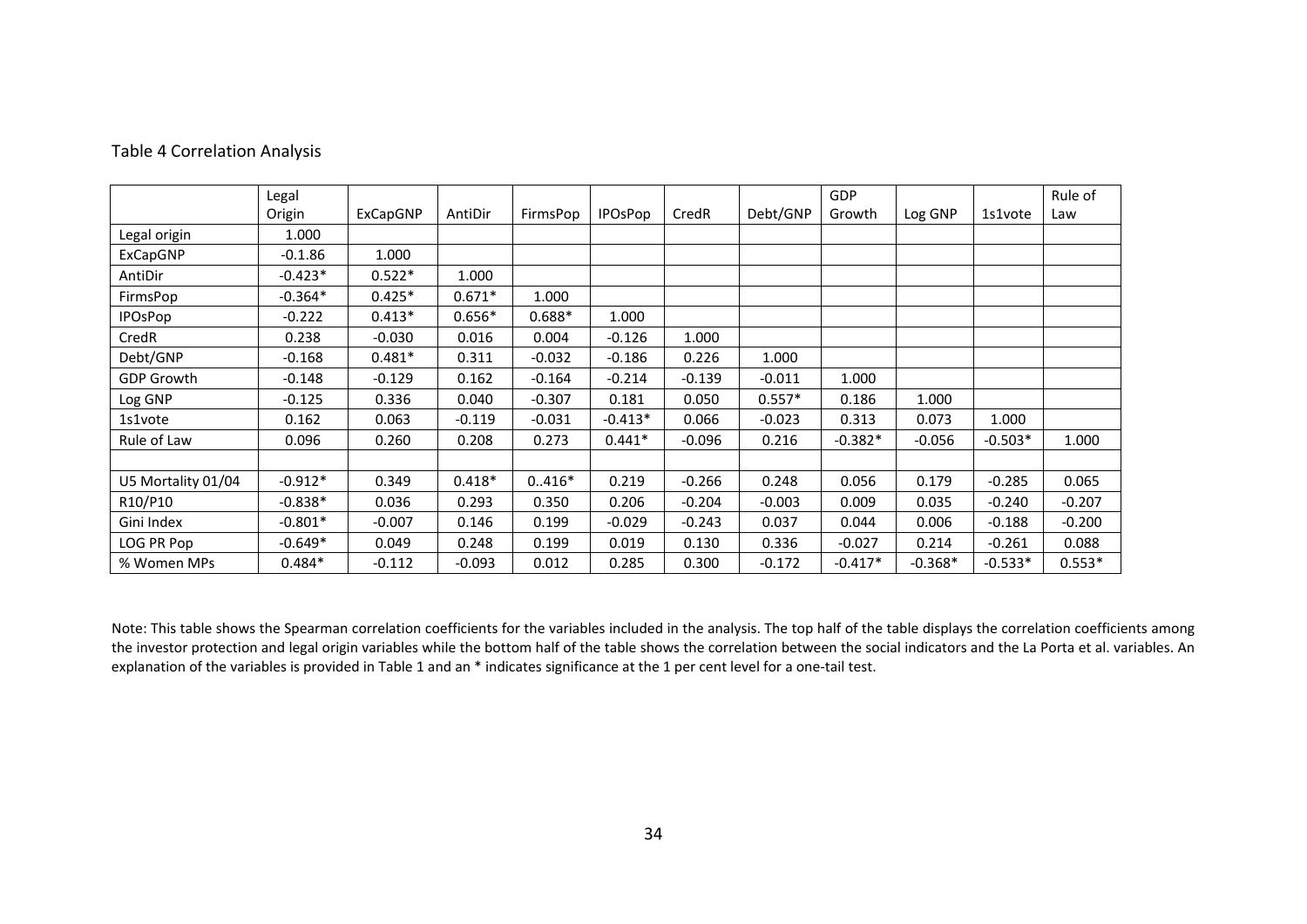| Variable          | PC <sub>1</sub> | PC <sub>2</sub> | PC <sub>3</sub> | PC4      | PC5      | PC <sub>6</sub> | PC7      | PC8      | PC <sub>9</sub> | <b>PC10</b> |
|-------------------|-----------------|-----------------|-----------------|----------|----------|-----------------|----------|----------|-----------------|-------------|
| <b>ExCapGNP</b>   | 0.326           | $-0.438$        | 0.002           | $-0.012$ | $-0.034$ | 0.272           | 0.715    | 0.228    | $-0.112$        | $-0.225$    |
| AntiDir           | 0.454           | $-0.184$        | 0.283           | $-0.187$ | $-0.223$ | $-0.230$        | 0.044    | $-0.339$ | $-0.122$        | 0.641       |
| FirmsPop          | 0.369           | 0.051           | 0.489           | 0.217    | $-0.284$ | 0.045           | $-0.320$ | $-0.166$ | $-0.164$        | $-0.579$    |
| <b>IPOsPop</b>    | 0.401           | 0.065           | 0.246           | $-0.402$ | 0.525    | 0.147           | $-0.194$ | 0.247    | 0.466           | $-0.023$    |
| CredR             | 0.104           | $-0.229$        | 0.077           | 0.792    | 0.440    | 0.148           | $-0.123$ | $-0.005$ | 0.007           | 0.271       |
| Debt/GNP          | 0.233           | $-0.391$        | $-0.401$        | 0.152    | $-0.282$ | $-0.451$        | $-0.189$ | 0.127    | 0.504           | $-0.140$    |
| <b>GDP Growth</b> | $-0.257$        | $-0.409$        | 0.274           | $-0.158$ | 0.389    | $-0.593$        | $-0.040$ | 0.119    | $-0.342$        | $-0.179$    |
| Log GNP           | 0.118           | $-0.377$        | $-0.469$        | $-0.265$ | 0.194    | 0.339           | $-0.361$ | $-0.412$ | $-0.294$        | $-0.121$    |
| 1s1vote           | $-0.288$        | $-0.409$        | 0.249           | $-0.104$ | $-0.362$ | 0.372           | $-0.362$ | 0.474    | $-0.016$        | 0.227       |
| Rule of Law       | 0.403           | 0.292           | $-0.311$        | 0.032    | $-0.002$ | $-0.136$        | $-0.180$ | 0.566    | $-0.521$        | 0.107       |
|                   |                 |                 |                 |          |          |                 |          |          |                 |             |
|                   |                 |                 |                 |          |          |                 |          |          |                 |             |
| Eigenvalue        | 3.027           | 2.291           | 1.696           | 1.132    | 0.546    | 0.447           | 0.359    | 0.283    | 0.130           | 0.090       |
| Proportion        | 0.303           | 0.229           | 0.170           | 0.113    | 0.055    | 0.045           | 0.036    | 0.028    | 0.013           | 0.009       |
| Cumulative        | 0.303           | 0.532           | 0.701           | 0.815    | 0.869    | 0.914           | 0.950    | 0.978    | 0.991           | 1.000       |

Table 5 A Principal Component Analysis of the La Porta et al. Investor Protection Variables

Note: This table shows the output from applying <sup>a</sup> principal component analysis to the investor protection variables in the La Porta et al. study. The top part of the table shows the weightings for the 10 investor protection variables of each PC. The bottom part of the table highlights the importance of each PC in explaining the investor protection variables.